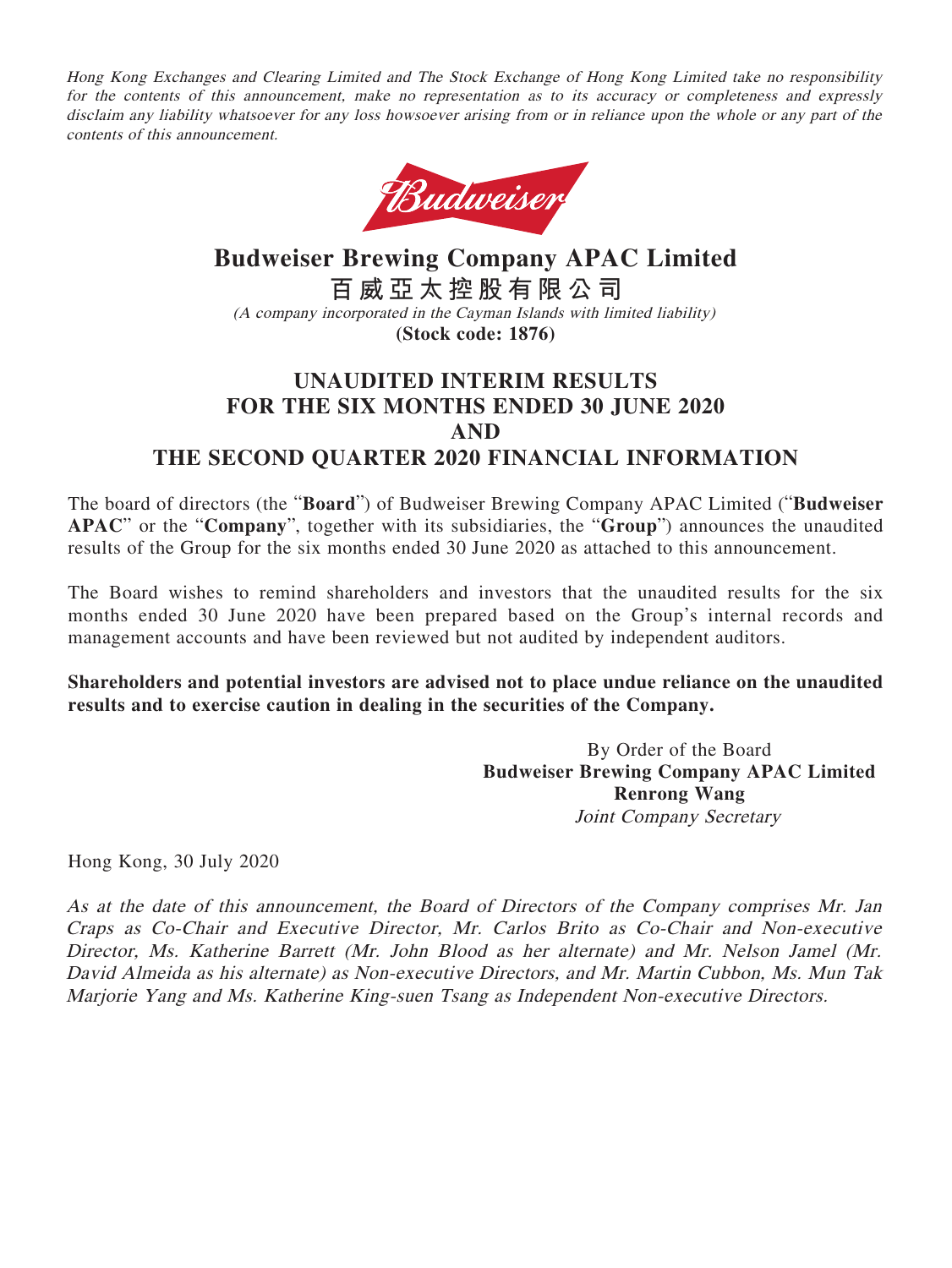

## **Budweiser APAC Reports Six Months 2020 Results**

### **KEY FIGURES TO DATE1**

- **Volume:** Total volumes decreased by 22.2% in the first half of 2020 (1H20) and 6.1% in the second quarter of 2020 (2Q20) year-on-year. The improvement in 2Q20 was primarily driven by a strong recovery in China to almost the same level as last year, including the highest monthly volume in our China history in June 2020
- **Revenue:** Revenue declined by 23.5% and revenue per hl declined by 1.7% in 1H20, resulting in a 26.9% decline on a reported basis after including currency impacts and scope changes. In 2Q20, revenue declined by 10.2% and revenue per hl declined by 4.4%, primarily driven by country mix, channel mix and a difficult comparable
- **Cost of Sales (CoS):** CoS decreased by 19.5% and CoS per hl increased by 3.4% in 1H20, resulting in a 23.6% decline on a reported basis including currency impacts and scope changes. In 2Q20, CoS decreased by 10.2% and CoS per hl decreased by 4.4%, as a result of our economies of scale in China and operational initiatives
- **Normalized EBITDA<sup>2</sup>:** Normalized EBITDA declined by 40.6% and normalized EBITDA margin was 27.0% in 1H20. Nonetheless, in 2Q20, the decline of our normalized EBITDA lessened to 17.2%. Our normalized EBITDA margin in 2Q20 improved to 32.3%, a comparable level to that of full-year 2019, driven by the significant volume recovery in China and strong cost control
- **Normalized Effective Tax Rate (ETR)**: Normalized ETR increased from 27.7% in 1H19 to 38.7% in 1H20, primarily driven by withholding taxes on dividend payments and country mix. ETR on a reported basis was 47.3%, which included a provision made in 1H20 related to the settlement of a tax audit that covered our business in South Korea from 2014 through 2018
- **Normalized Profit:** Normalized profit attributable to equity holders of Budweiser APAC decreased from 651 million USD in 1H19 to 222 million USD in 1H20, due to our normalized EBITDA decline coupled with increased net financing costs primarily driven by unfavorable currency effects. Profit attributable to equity holders of Budweiser APAC followed a similar trend, decreasing from 606 million USD in 1H19 to 185 million USD in 1H20
- Earnings per share (EPS): Adjusted EPS<sup>3</sup> decreased from 4.92 cents USD in 1H19 to 1.68 cents USD in 1H20. Basic and diluted EPS decreased from 5.25 cents USD in 1H19 to 1.40 cents USD in 1H20

 1 Unless otherwise stated, the growth rates presented in this document are based on organic growth figures and refer to unaudited 1H20 and unaudited 2Q20 versus the same period of last year. Please refer to Annex 1 for unaudited 2Q20 financial information, and Annex 2 for further information on the calculation of organic growth figures. Please also refer to the end of this press release for important notes and disclaimers.<br><sup>2</sup> Normalized EBITDA is a key financial measure regularly monitored by management in managing the Group's.

performance, capital and funding structure. Normalized EBITDA is calculated by excluding the following effects from profit attributable to equity holders of Budweiser APAC: (i) non-controlling interests; (ii) income tax expense; (iii) share of results of associates; (iv) net finance cost; (v) non-recurring net finance cost; (vi) non-recurring items above EBIT (including non-recurring costs) and (vii) depreciation, amortization and impairment. Please refer to the "Reconciliation between profit attributable to equity holders of Budweiser APAC and normalized EBITDA"

şection of this press release for further information.<br><sup>3</sup> Adjusted basic earnings per share (Adjusted EPS) calculation for 1H20 uses the normalized profit attributable to equity holders of Budweiser APAC divided by the total number of shares outstanding as of 30 June 2020 deducting the shares held in trust held by a trustee (13,220,469,347 shares). Adjusted EPS calculation for 1H19 was calculated on the assumption that the shares issued by the Company for the initial public offering existed throughout the six months ended 30 June 2019 in which the normalized profit attributable to equity holders of Budweiser APAC was divided by the total number of shares issued as of 30 September 2019 (13,243,397,000 shares) deducting 23,000,000 shares held in trust by a trustee.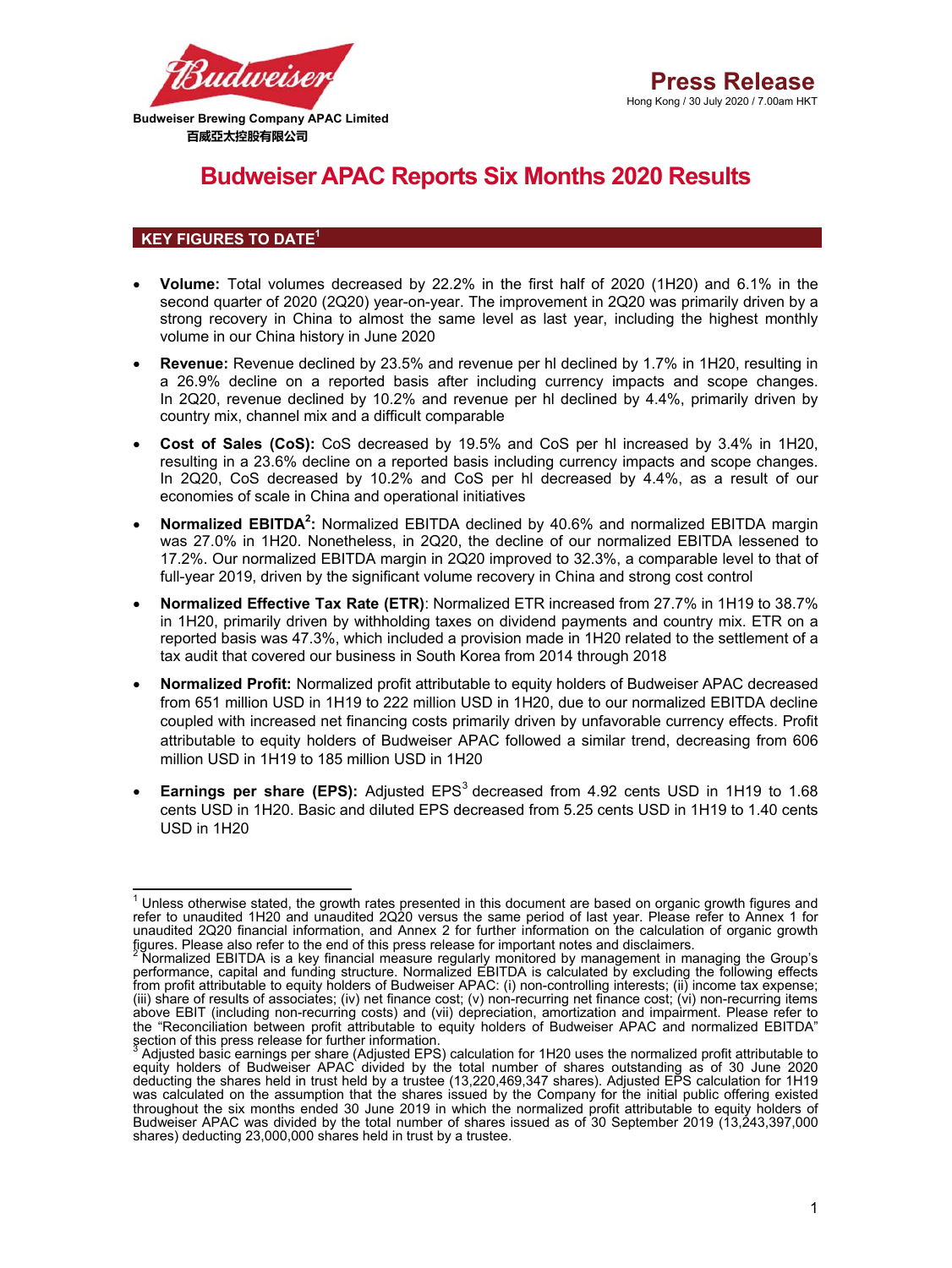

### **Figure 1. Consolidated performance (million USD)**

| <b>THE COLOR SECTION CONTRACTOR</b> (INTERNATION COD)                        |                  |                  |                                |
|------------------------------------------------------------------------------|------------------|------------------|--------------------------------|
|                                                                              | 1H <sub>20</sub> | 1H <sub>19</sub> | Organic<br>growth <sup>4</sup> |
| <b>Total volumes (thousand hls)</b>                                          | 38733            | 50 229           | $-22.2%$                       |
| Revenue                                                                      | 2575             | 3 5 2 2          | $-23.5%$                       |
| <b>Gross profit</b>                                                          | 1 3 2 7          | 1889             | $-26.9%$                       |
| Gross margin                                                                 | 51.5%            | 53.6%            | $-241$ bps                     |
| <b>Normalized EBITDA</b>                                                     | 694              | 1 2 1 8          | $-40.6%$                       |
| Normalized EBITDA margin                                                     | 27.0%            | 34.6%            | $-785$ bps                     |
| <b>Normalized EBIT</b>                                                       | 383              | 875              | $-53.7%$                       |
| Normalized EBIT margin                                                       | 14.9%            | 24.8%            | $-1002$ bps                    |
| Profit attributable to equity holders of Budweiser APAC                      | 185              | 606              |                                |
| Normalized profit attributable to equity holders of<br><b>Budweiser APAC</b> | 222              | 651              |                                |
| EPS (cent USD)                                                               | 1.40             | 5.25             |                                |
| <b>Adjusted EPS (cent USD)</b>                                               | 1.68             | 4.92             |                                |

#### **MANAGEMENT COMMENTS**

Although our business was affected by the COVID-19 pandemic during 1H20, it improved significantly in 2Q20, especially in China. After the announced 17% volume decline in April, our volumes in China grew by mid-single digits in both May and June, with the highest monthly volume in our China history being achieved in June 2020. While it remains difficult to predict how the COVID-19 pandemic may evolve, we are excited by the ongoing momentum of our business recovery in the region.

#### *Committed to our people*

Our business continuity and recovery could not have been achieved without the dedication and resilience of our colleagues. Even though restrictions have been eased in many markets where we operate, the health and safety of our colleagues remain our top priority. We continue to implement protective measures to provide a safe working environment.

#### *Engaging with our customers and consumers*

Our customer network has also been resilient throughout this crisis. Our key customers, especially those in China and South Korea, have resumed their business operations and have been working with us to elevate the passion for beer this summer.

 4 Unless otherwise stated, the growth rates presented in this document are based on organic growth figures and refer to unaudited 1H20 and unaudited 2Q20 versus the same period of last year. Please refer to Annex 1 for unaudited 2Q20 financial information, and Annex 2 for further information on the calculation of organic growth figures. Please also refer to the end of this press release for important notes and disclaimers.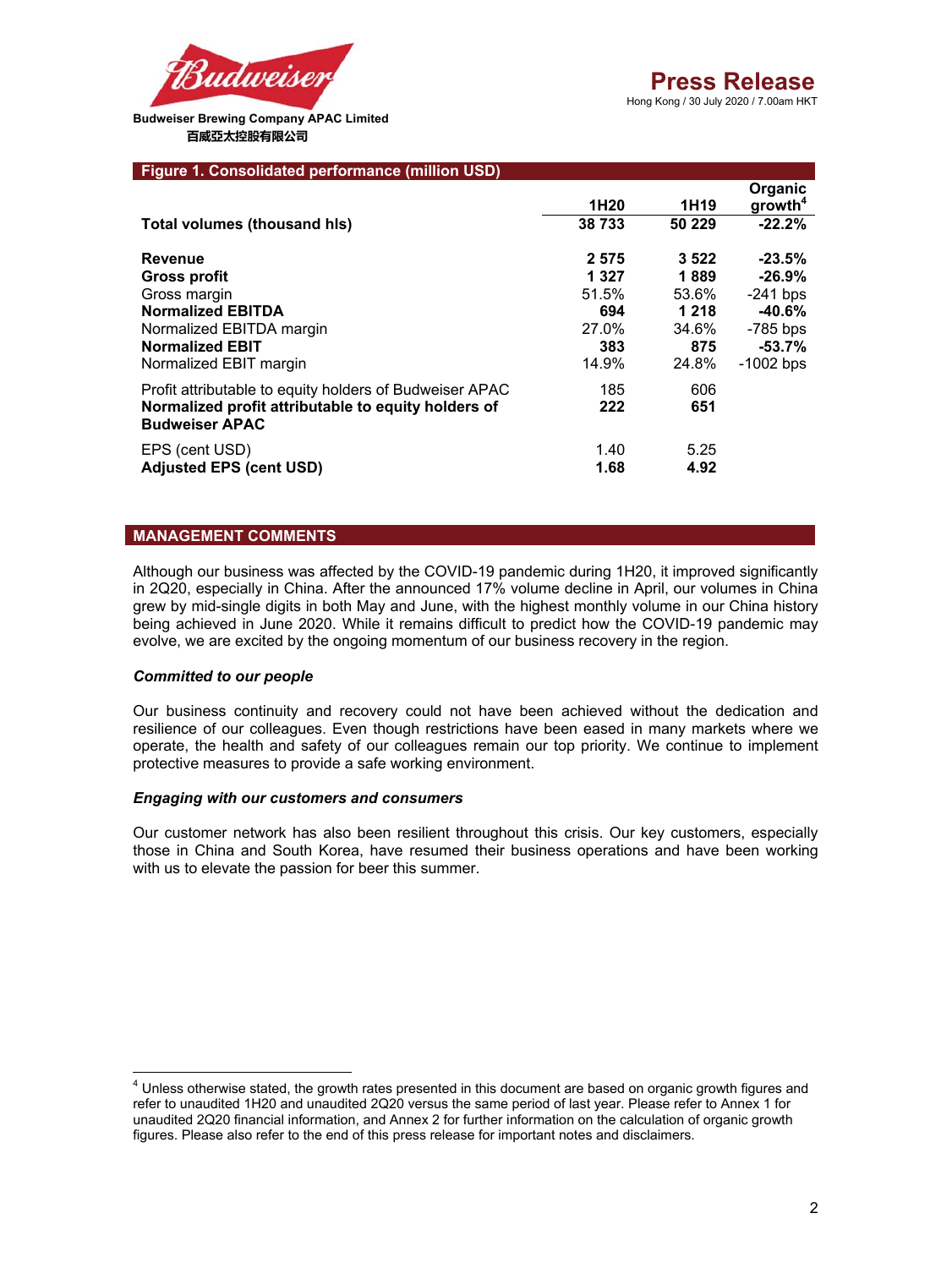

 **百威亞太控股有限公司** 

We have effectively re-allocated resources to the most relevant channels according to market conditions and consumer insights. Our brands leveraged digital platforms and relevant trade programs to engage with consumers and address new consumer trends. For example, during the 618 e-commerce shopping festival<sup>5</sup> in China, Budweiser continued to be the #1 beer brand, with Corona, Hoegaarden and Harbin also among the top 10, on both the Tmall and JD.com platforms. Our leadership in the China e-commerce channel grew to more than twice the market share of the next brewer in 2Q20, according to Nielsen. In the in-home channel, we continued to grow our market share year-on-year in both China and South Korea, according to Nielsen. We look forward to connecting with consumers even further through our captivating summer campaigns.

#### *Upholding our financial and operational discipline*

We maintained our strong balance sheet as a result of ongoing financial discipline and proactive liquidity management actions. As of 30 June 2020, our available cash and cash equivalents were approximately 1.3 billion US dollars. In addition, we have access to various internal and external funding sources to support our operations as needed.

We have not experienced any material disruption of our supply chain, although we have adjusted production levels according to market demand. Leveraging our scale and best practices, we have secured raw materials and implemented additional cost initiatives to alleviate the impact from the COVID-19 pandemic, especially in 2Q20. Our robust financial position and operational capabilities provide us with a strong foundation for shorter-term stability, and more importantly, longer-term prosperity.

#### *Building a sustainable future with our communities*

As we fight against the COVID-19 pandemic, we strive to be part of the solution for our communities. In China, we provided medical supplies to frontline workers as well as monetary support and clean drinking water to communities in need. In South Korea, we made monetary and other donations including masks and hand sanitizers to the Daegu branch of the Korean Red Cross. In India, we leveraged Budweiser x Home and #ONETEAM campaigns to raise funds to support individuals severely impacted by the COVID-19 pandemic, while also providing medical supplies to healthcare workers. In Vietnam, we launched Beck's Ice "My Home, My Stage" virtual rap contest campaign to amplify positive messages during the COVID-19 pandemic, in addition to donating purified water to people in quarantine.

Meanwhile, our 2025 Sustainability goals remain an important priority. We continued to make significant progress in these initiatives amid the COVID-19 pandemic:

 *Climate Action*: We are committed to reducing our carbon emissions by 25% and securing 100% of our purchased electricity from renewable sources by 2025. A recent example of this journey is our Ziyang brewery in China, our first brewery in China to use 100% renewable electricity and the first in the Chinese beer industry. We also installed a second-life battery energy storage system for the first time in our breweries in Suqian and Foshan, China. This energy storage system was developed through one of our previous "100+ Sustainability Accelerator" projects with Yushuo Energy that extends the useful life of electric-vehicle batteries by at least five years. In addition, the electricity generated by the ongoing onsite installations and the recently signed virtual power purchased agreement (VPPA) is expected to enable us to brew more than half of our annual Budweiser volumes in China through renewable energy in 2020. With a combination of different initiatives, we reduced our total purchased energy by 4% per hl of our volumes produced in 1H20.

<sup>-</sup> $^5$  One of the largest e-commerce shopping festivals in China that lasted from 1 June 2020 through 20 June 2020. Ranking measured by gross merchandise value (GMV) as disclosed by Tmall and JD.com.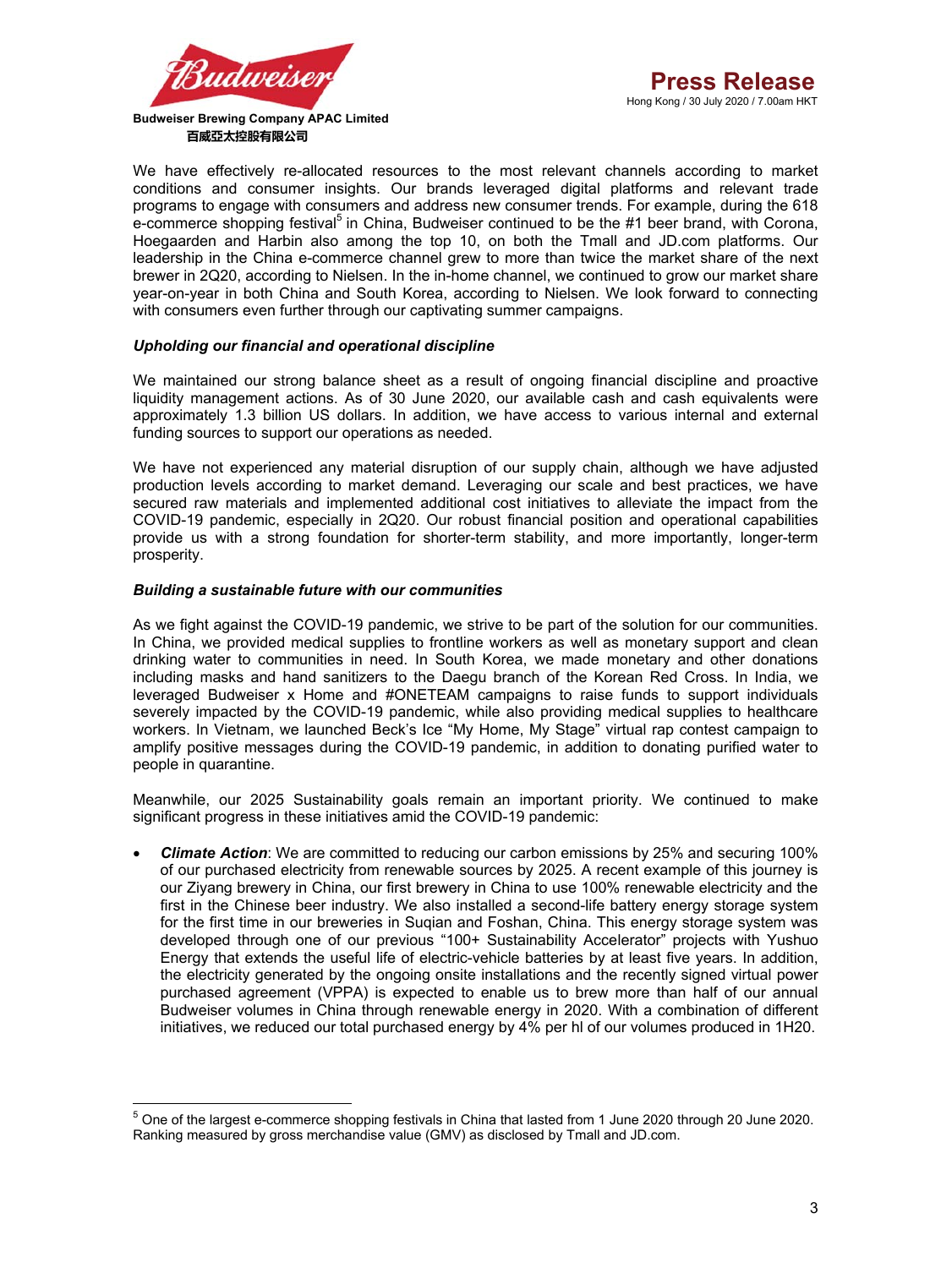

 **Budweiser Brewing Company APAC Limited 百威亞太控股有限公司** 

- **Water Stewardship**: Our goal is to measurably improve water availability and quality for our communities in high stress areas. To achieve this, in India, we are establishing watershed replenishment structures, ranging from on-farm ponds to check dams, and promoting conservation and management of water and soil for smart, sustainable agriculture. In addition, we are also working with Jaldhaara Foundation and WaterHealth India, to install WaterHealth Centers (WHCs) in under-served areas to provide drinking water. Over the past 1.5 years since its establishment, this project has provided approximately 7.2 million liters of safe and purified drinking water to over 100,000 citizens in the Bangalore municipality. In addition, we reduced our net water usage in our breweries by 3% per hl of our volumes produced in 1H20.
- *Circular Packaging*: By 2025, we aim to ensure 100% of our product is in packaging that is returnable or made largely from recycled content. To achieve this goal, we continuously explore new solutions with our suppliers to increase our recycled content of glass, cans and PET, while advocating for returnable solutions. For example, in South Korea, we modified the shrink wrap for our products, which is expected to save nearly 100 tons of plastic annually.
- **Smart Agriculture**: We continued to support local farmers and their communities. For example, we collaborated with scientists and researchers from the Indian Institute of Wheat & Barley Research (IIWBR) to train local farmers. From harvest to delivery of the barley, we stayed connected with the farmers even during the lockdown in India and advised them on when best to harvest and how to best store their barley when delivery logistics were delayed. The agility and resilience of our SmartBarley team enabled us to purchase over 4,000 tons of high-quality malting barley from these farmers, over-delivering on our target amid a challenging lockdown.
- *100+ Accelerator*: In the 2020 cohort, we have selected two start-ups to pilot within Budweiser APAC: (1) Ecopackers, who develops eco-resins with our suppliers and with whom we work on shrink alternatives in China and keg caps in India, and (2) Shianco, who uses by-products from our beer to make furniture for our offices and breweries in China.

With sustainability at the heart of our business, we remain dedicated to advancing the United Nations Sustainable Development Goals, to help our communities and environment thrive for the next 100 years and beyond.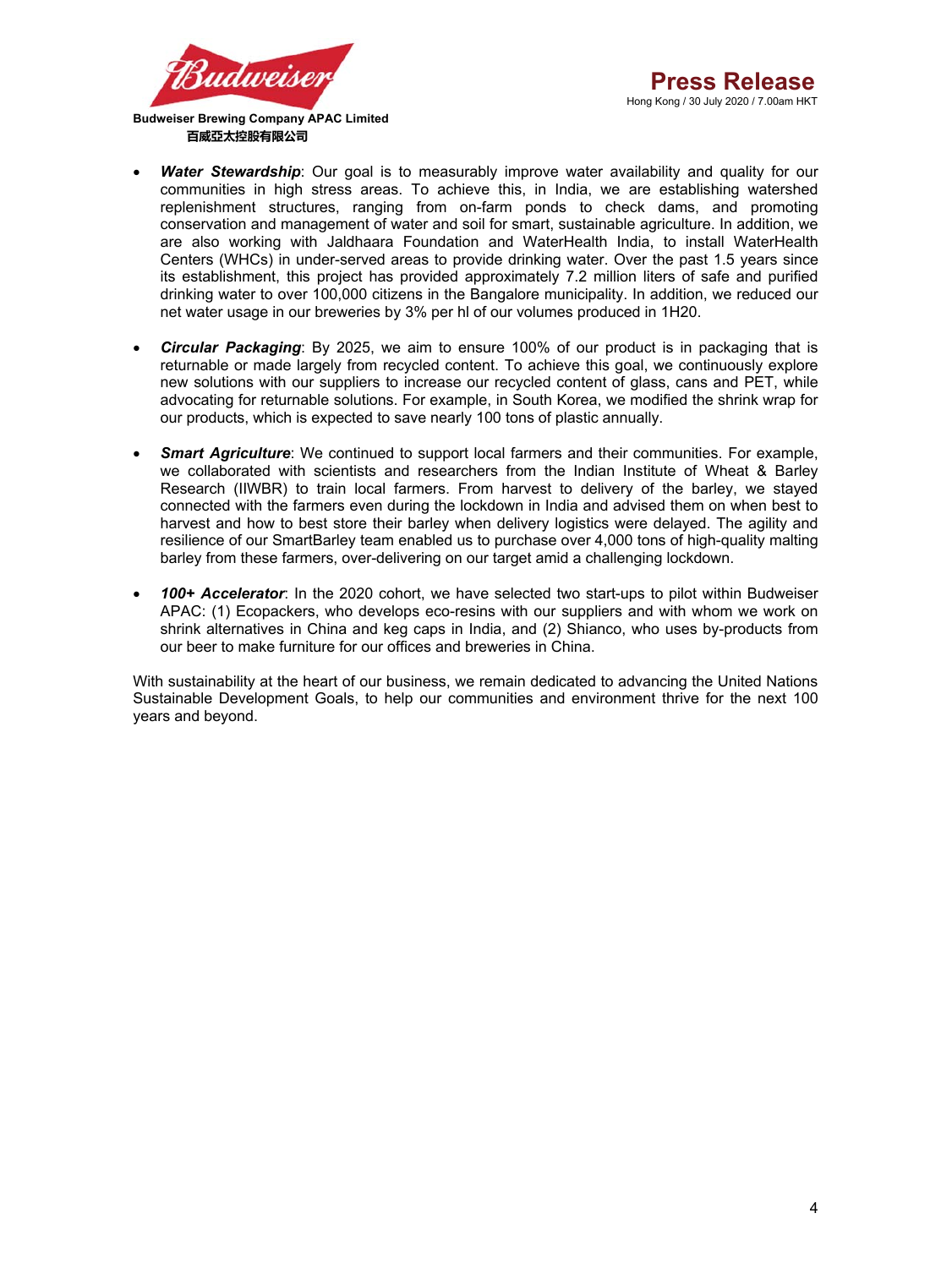

#### **BUSINESS REVIEW**

#### **APAC WEST**

In 1H20, our revenue in the APAC West region declined by 25.5%, resulting in a 27.4% decline on a reported basis after including currency impacts and scope changes, driven by a volume decline of 23.2% and a revenue per hl decline of 3.1%. In 2Q20, revenue declined by 10.2% driven by a volume decline of 5.8% and a revenue per hl decline of 4.7%. Normalized EBITDA declined by 43.3% in 1H20 and 16.5% in 2Q20.

#### *China*

-

In 1H20, our revenue in China declined by 23.3% driven by a volume decline of 20.5% and a revenue per hl decline of 3.5%. In 2Q20, revenue declined by 4.6% primarily driven by a revenue per hl decline of 4.3%. Our volumes improved significantly month-over-month during 2Q20, from a 17% decline in April to mid-single digit growth in May and June, almost fully recovering to the same level as 2Q19 with a slight decline of 0.3%, despite a challenging comparable last year. In June 2020, we delivered the highest monthly volumes in our history in China, while still maintaining a healthy level of inventories in the trade.

During 2Q20, business recovery at the point-of-connection (POC) level continued its strong momentum. We estimate that almost all of POCs in the in-home channel, over 90% in the restaurant channel and over 80% in the nightlife channel had re-opened by the end of June 2020. The ecommerce channel continued to accelerate its growth. As a result of this channel mix shift, our total market share in 1H20 was negatively impacted.

We re-allocated our resources to the channels most relevant to our consumers during the COVID-19 pandemic and delivered positive results. According to Nielsen, we grew market share in the in-home channel in 1H20 and 2Q20. We also grew volume in this channel by high single digits in 2Q20, primarily driven by the strong performance in key accounts and e-commerce. In addition, our leadership in the e-commerce channel grew to more than twice the market share of the next brewer, according to Nielsen. During the 618 e-commerce shopping festival, Budweiser was the #1 beer brand, with Corona, Hoegaarden and Harbin also among the top 10, on both Tmall and JD.com platforms. In particular, Budweiser Pulse, an amber lager brewed from roasted crystal malt, was the best-selling stock keeping unit (SKU) in the beer category on Tmall where it was exclusively available.

Our revenue per hl in 2Q20 was negatively impacted by the slower recovery of the nightlife channel, where our Premium brand Budweiser has a strong leadership position, in addition to a challenging comparable last year. This was also due to the strong performance of our local brands in the Core/Value segment (e.g., Double Deer, BBOSS) in the quarter. Nonetheless, our Super Premium portfolio continued its momentum and grew volumes in 2Q20. It gained market share in the in-home channel once again in 2Q20, according to Nielsen. We believe that the long-term premiumization trend in China remains intact, given the continued healthy performance of the Super Premium segment<sup>6</sup>, strong indications of economic recovery and encouraging stimulus policies.

 $^6$  In 2Q20, the Super Premium segment outperformed all other segments in the in-home channel, according to Nielsen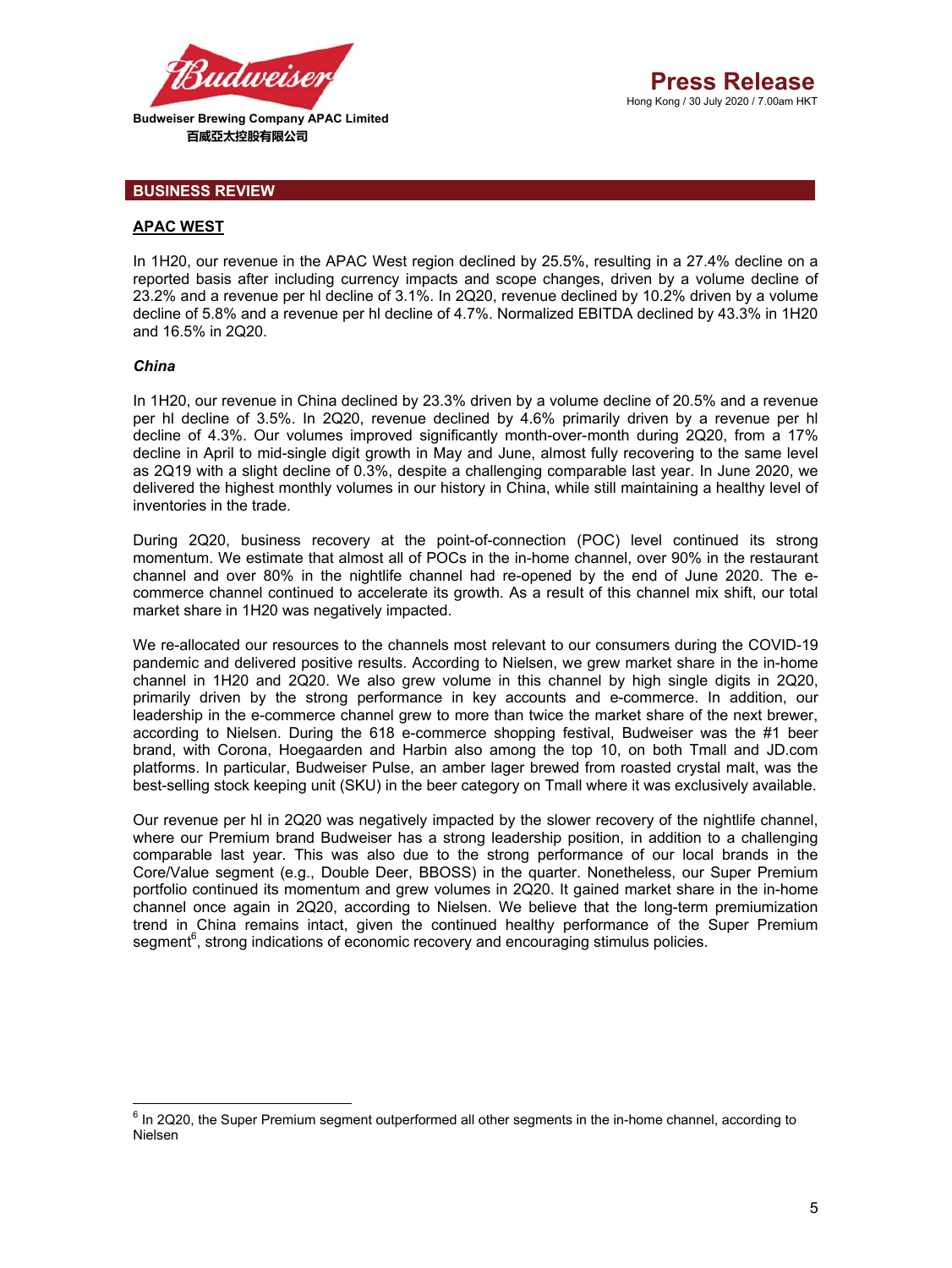

Normalized EBITDA declined by 37.2% in 1H20 and 10.1% in 2Q20. Although our normalized EBITDA margin was adversely impacted by the COVID-19 outbreak in 1Q20, it has since improved substantially in 2Q20 to a comparable level as that of full year 2019, driven by strong volume recovery and effective cost initiatives.

Since late May, we have launched exciting new products across different price segments and styles. In Guangdong, we have launched Bud Light, one of the top three most valuable brands globally according to BrandZ, with a differentiated and complementary positioning to Budweiser to further grow our leading position in the Premium segment. In the Core+ segment, we have launched Beck's, a world-renowned German beer with 100% pure malt, unlocking a unique and classic experience for Chinese consumers. In flavored beer, we have expanded Sedrin Lychee beer nationwide, infusing our regional champion brand with a popular summer fruit. We are excited by the early results of these innovations, which are valuable additions to our strong summer plans.

In the long run, we believe that our proven track record of consistently building successful brands that are loved by consumers, and exceptional route to market capabilities supported by our business partners, position us well to continue expanding our business in China.

#### *India*

In India, a national lockdown in response to the COVID-19 pandemic was implemented from 24 March through early May 2020. Although we observed an easing of restrictions initially in mid-May, many states reinstated complete or partial lockdown measures recently. In addition, several states imposed additional excise taxes, further impacting consumer demand.

As a result of these challenges, our volumes were significantly impacted in 2Q20. Although we have obtained permits to resume operations at our active breweries, we have adjusted our production levels according to demand.

#### **APAC EAST**

Our revenue in the APAC East region declined by 15.4%, resulting in a 25.0% decline on a reported basis after including currency impacts and scope changes. The organic revenue decline was driven by a volume decline of 15.4% while our revenue per hl remained stable in 1H20. In 2Q20, revenue declined by 10.2%, driven by a volume decline of 8.8% and a revenue per hl decline of 1.6%. Normalized EBITDA declined by 29.8% in 1H20 and 20.6% in 2Q20.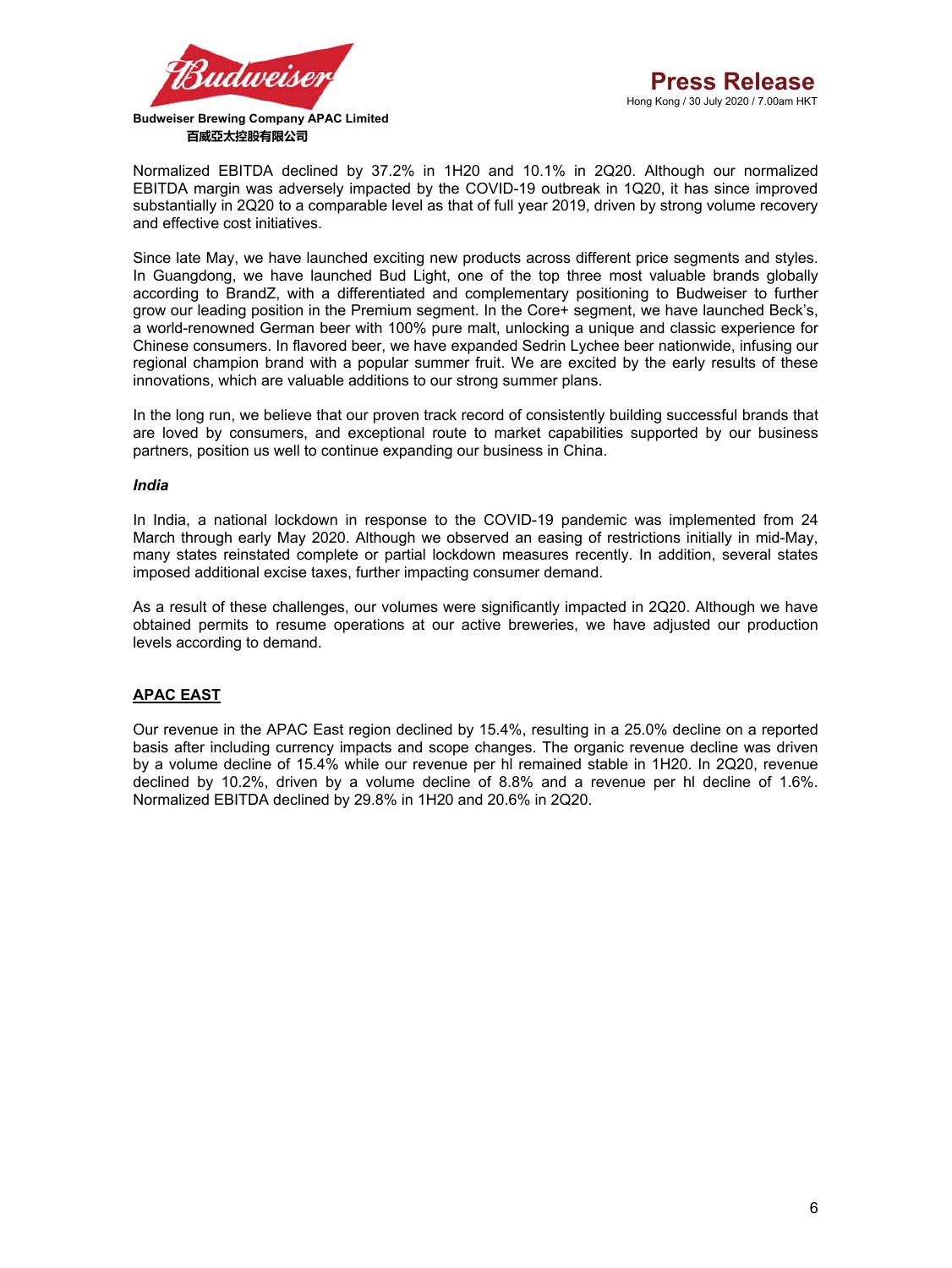

#### *South Korea*

In 1H20, while businesses largely remained open throughout the COVID-19 pandemic, people actively practiced social distancing. Consumer sentiment, though soft, has been improving quarterover-quarter<sup>7</sup>.

Our revenue per hl declined by low single digits during 2Q20, primarily driven by a difficult comparable resulting from the price increase implemented in April 2019, which was rolled back in October 2019 to revitalize the domestic beer industry. This impact was partially offset by the benefits from the tax reform implemented on 1 January 2020 that equalized excise taxes between domestic and imported beers.

We continued to leverage our full portfolio of brands to connect with consumers across channels. In 2Q20, even though our total market share declined year-on-year, it grew quarter-over-quarter once again based on our estimates, which was also the case in the Korean restaurant channel. In the inhome channel, we continued with our strong momentum and grew the most market share year-onyear among brewers, according to Nielsen.

Our Cass "Cheer Up" campaign with the famous culinary celebrity, Mr. Baek, was well recognized by consumers for its sincere, motivating message to restaurants and other local businesses impacted by the COVID-19 pandemic. In addition, based on consumer voting results, we engaged EXO-SC, from an influential K-Pop<sup>8</sup> band with a large fan base, as Cass' next brand ambassador. The initial activations have shown exciting results; we look forward to driving this exciting momentum further for Cass in the summer and beyond.

In the Premium and Super Premium segments, Budweiser, Stella Artois and Hoegaarden continued to be among the top five beer brands in these segments in the country. In addition, we have also launched various innovations, such as Hoegaarden seasonal variants (e.g., green grape flavored), Hand & Malt SangSang Pale Ale (a pale ale beer made with local honey), and Goose Island Duck Duck Goose (a tropical, refreshing IPA), for consumers who are seeking differentiated products. As a result, we estimate that we grew market share in the Premium and Super Premium segments yearon-year in 2Q20.

In the growing Happoshu segment, Filgood has been consistently gaining market share quarter-overquarter since its launch in February 2019, to a meaningful position in this segment. This was a result of effective commercial execution and increasing distribution, supported by our compelling marketing campaigns through social media influencers.

We continue to focus on our commercial strategy, which has already shown encouraging results, to further revitalize the domestic beer industry and reconnect with growth. We are encouraged by the ongoing recovery in the South Korea market and enthusiastic about its long-term growth potential.

<sup>-</sup> $\frac{7}{8}$  Source: Composite Consumer Sentiment Index<br> $\frac{8}{8}$  Kerean popular music

<sup>&</sup>lt;sup>8</sup> Korean popular music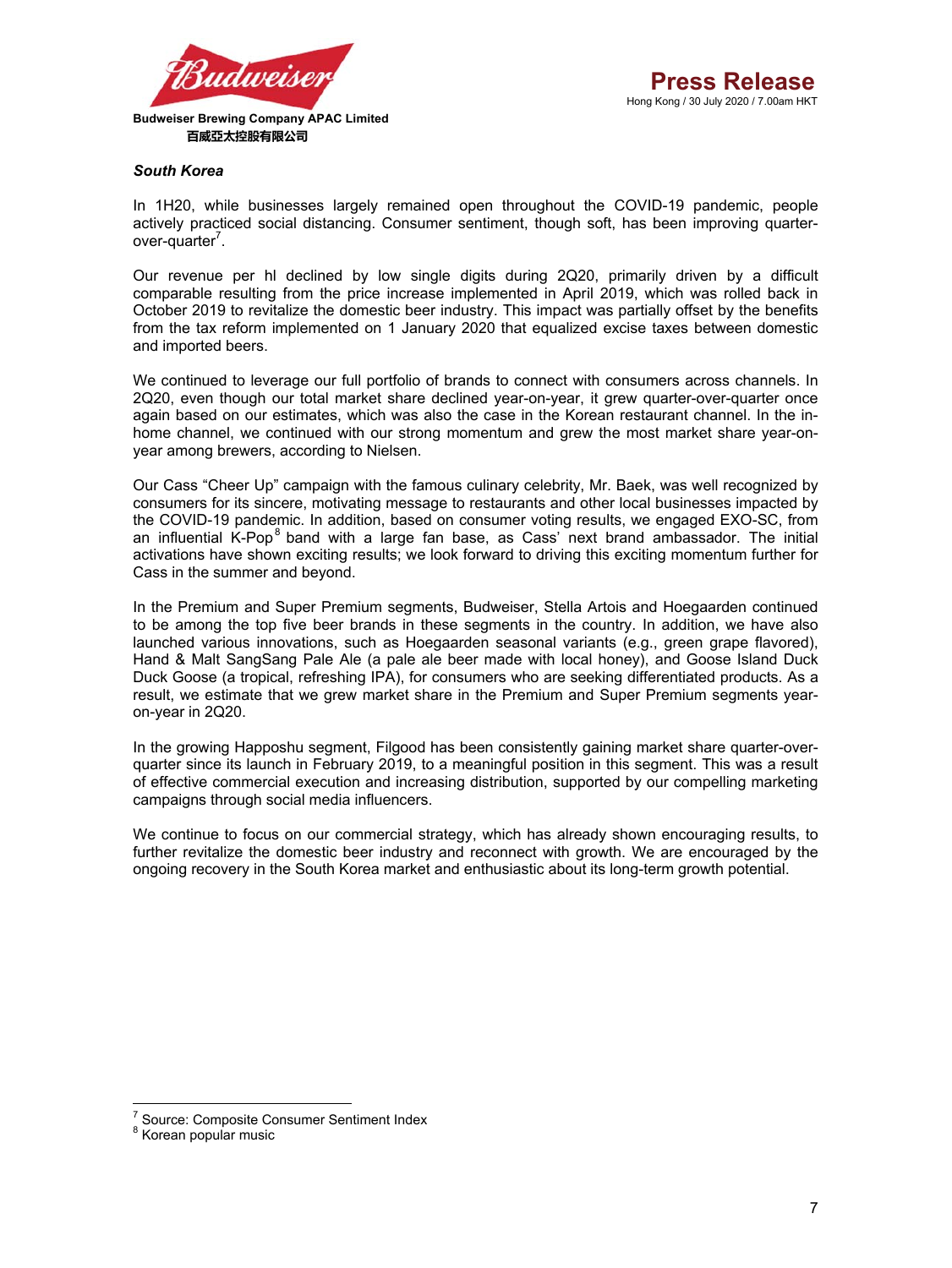

 **Budweiser Brewing Company APAC Limited 百威亞太控股有限公司** 

#### **BUDWEISER APAC UNAUDITED CONDENSED CONSOLIDATED INTERIM FINANCIAL INFORMATION**

The financial information of the Group has been reviewed by the Audit Committee of the Company and extracted from the Group's unaudited condensed consolidated interim financial statements, which have been reviewed by the Group's external auditor, PricewaterhouseCoopers, in accordance with International Standards on Review Engagement 2410 "Review of Interim Financial Information Performed by the Independent Auditor of the Entity".

| UNAUDITED CONDENSED CONSOLIDATED INTERIM INCOME STATEMENT                                                                                |                |                                        |                                        |
|------------------------------------------------------------------------------------------------------------------------------------------|----------------|----------------------------------------|----------------------------------------|
|                                                                                                                                          | <b>Notes</b>   | 30 June<br>2020                        | 30 June<br>2019                        |
|                                                                                                                                          |                | US\$'million                           | US\$'million                           |
| <b>Revenue</b><br>Cost of sales                                                                                                          | $\overline{c}$ | 2,575<br>(1,248)                       | 3,522<br>(1,633)                       |
| <b>Gross profit</b><br><b>Distribution expenses</b><br>Sales and marketing expenses<br>Administrative expenses<br>Other operating income | 3              | 1,327<br>(215)<br>(575)<br>(205)<br>51 | 1,889<br>(265)<br>(618)<br>(223)<br>92 |
| Profit from operations before non-recurring items<br>Non-recurring items                                                                 | $\overline{4}$ | 383<br>(10)                            | 875<br>(39)                            |
| <b>Profit from operations</b><br>Finance cost<br>Non-recurring finance cost<br>Finance income                                            |                | 373<br>(25)<br>9                       | 836<br>(1)<br>(7)<br>13                |
| Net finance (cost)/income<br>Share of results of associates                                                                              |                | (16)<br>8                              | 5<br>8                                 |
| <b>Profit before tax</b><br>Income tax expense                                                                                           | 5              | 365<br>(169)                           | 849<br>(245)                           |
| Profit for the period                                                                                                                    |                | 196                                    | 604                                    |
| Profit of the period attributable to:<br>Equity holders of Budweiser APAC<br>Non-controlling interests                                   |                | 185<br>11                              | 606<br>(2)                             |
| Earnings per share from profit attributable to the<br>ordinary equity holders of Budweiser APAC:                                         |                |                                        |                                        |
| Basic earnings per share<br>Diluted earnings per share                                                                                   | 6<br>6         | 1.40<br>1.40                           | 5.25<br>5.25                           |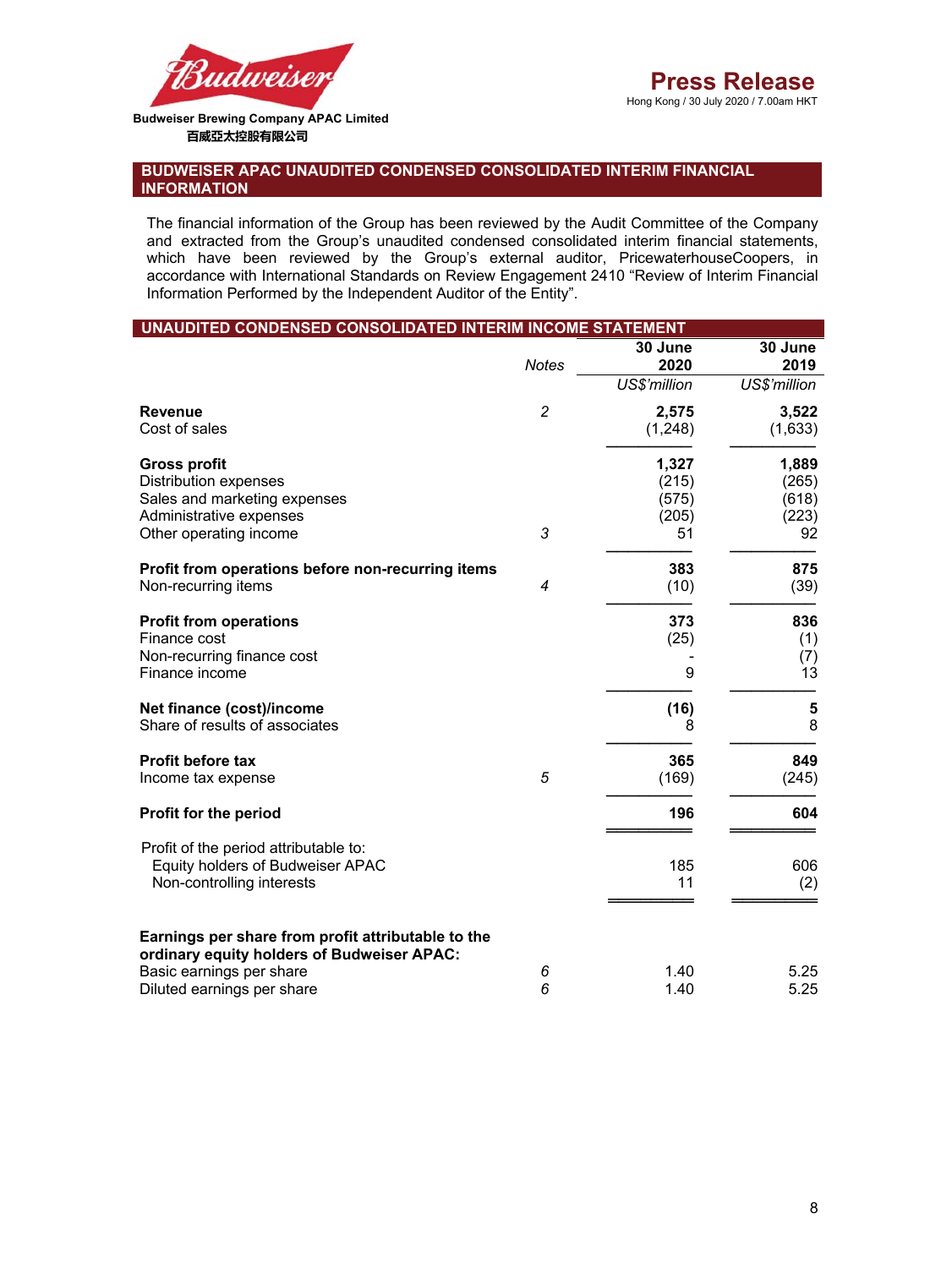

 **Budweiser Brewing Company APAC Limited 百威亞太控股有限公司** 

| UNAUDITED CONDENSED CONSOLIDATED INTERIM STATEMENT OF COMPREHENSIVE<br><b>INCOME</b>                                                                                                          |                 |                 |  |
|-----------------------------------------------------------------------------------------------------------------------------------------------------------------------------------------------|-----------------|-----------------|--|
|                                                                                                                                                                                               | 30 June<br>2020 | 30 June<br>2019 |  |
|                                                                                                                                                                                               | US\$'million    | US\$'million    |  |
| <b>Profit for the period</b>                                                                                                                                                                  | 196             | 604             |  |
| Other comprehensive (loss)/income:<br>Items that may be reclassified subsequently to profit or loss:<br>Exchange differences on translation of foreign operations<br>Gain on cash flow hedges | (291)           | (176)           |  |
| Other comprehensive loss, net of tax                                                                                                                                                          | (290)           | (175)           |  |
| Total comprehensive (loss)/income                                                                                                                                                             | (94)            | 429             |  |
|                                                                                                                                                                                               |                 |                 |  |
| Total comprehensive (loss)/income of the period attributable to:<br>Equity holders of Budweiser APAC<br>Non-controlling interests                                                             | (104)<br>10     | 431<br>(2)      |  |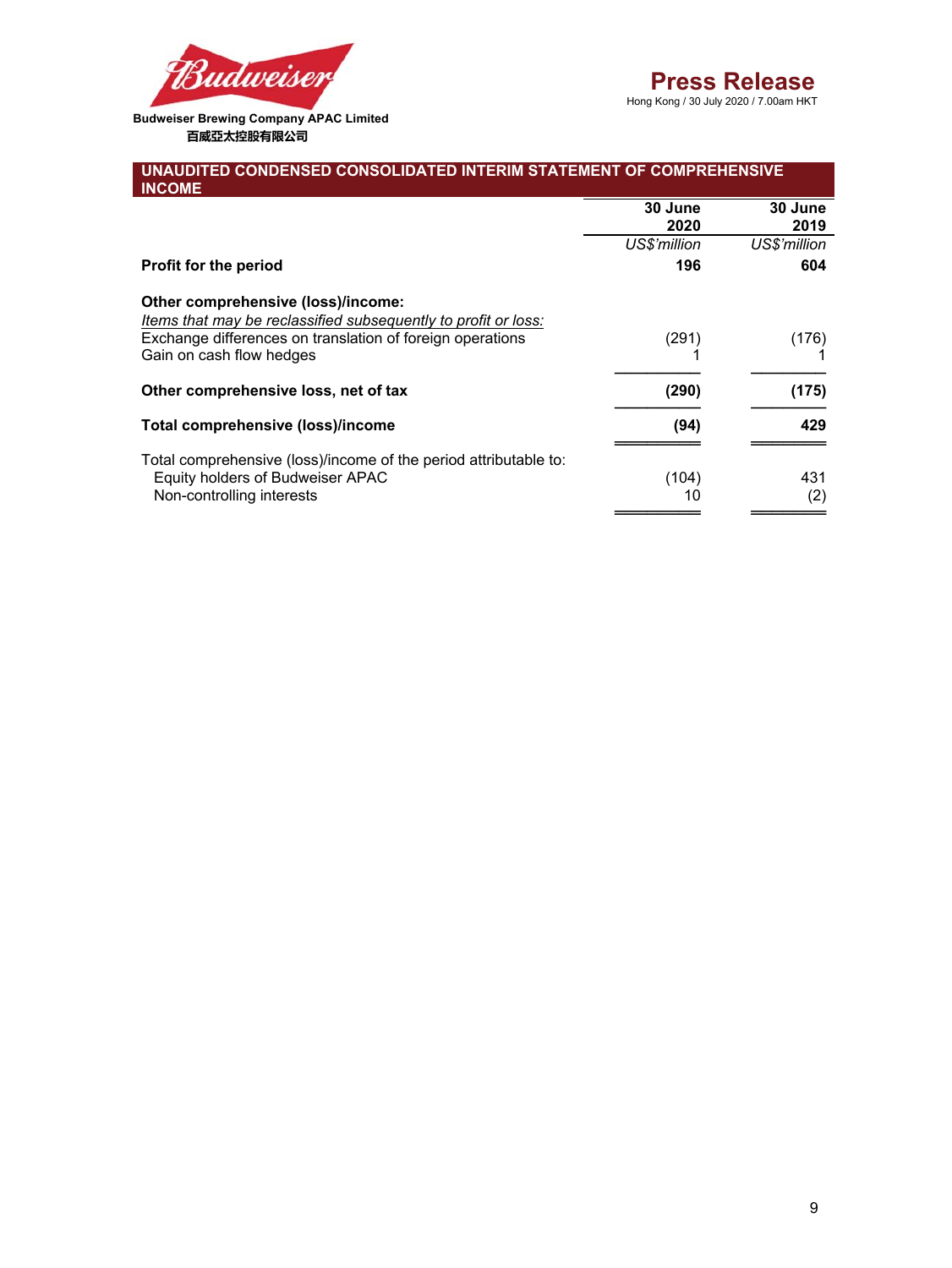

| UNAUDITED CONDENSED CONSOLIDATED INTERIM STATEMENT OF FINANCIAL POSITION                                                                                                                                                                                                                          |              |                                                               |                                                             |
|---------------------------------------------------------------------------------------------------------------------------------------------------------------------------------------------------------------------------------------------------------------------------------------------------|--------------|---------------------------------------------------------------|-------------------------------------------------------------|
|                                                                                                                                                                                                                                                                                                   | <b>Notes</b> | 30 June<br>2020                                               | 31 December<br>2019                                         |
|                                                                                                                                                                                                                                                                                                   |              | US\$'million                                                  | US\$'million                                                |
| ASSETS<br><b>Non-current assets</b><br>Property, plant and equipment<br>Goodwill<br>Intangible assets<br>Land use rights<br>Investment in associates<br>Deferred tax assets<br>Trade and other receivables                                                                                        |              | 3,461<br>6,721<br>1,633<br>240<br>419<br>240<br>49            | 3,638<br>6,921<br>1,708<br>247<br>418<br>215<br>53          |
| <b>Total non-current assets</b>                                                                                                                                                                                                                                                                   |              | 12,763                                                        | 13,200                                                      |
| <b>Current assets</b><br>Inventories<br>Trade and other receivables<br>Derivatives<br>Cash pooling deposits to AB InBev<br>Cash and cash equivalents<br>Other current assets                                                                                                                      | 7            | 439<br>685<br>16<br>7<br>1,281<br>17                          | 438<br>652<br>14<br>40<br>952<br>12                         |
| <b>Total current assets</b>                                                                                                                                                                                                                                                                       |              | 2,445                                                         | 2,108                                                       |
| <b>Total assets</b>                                                                                                                                                                                                                                                                               |              | 15,208                                                        | 15,308                                                      |
| <b>EQUITY AND LIABILITIES</b><br><b>Equity</b><br>Issued capital<br>Share premium<br>Capital reserve<br>Other reserves<br>Retained earnings                                                                                                                                                       |              | 43,591<br>(36, 213)<br>(836)<br>2,862                         | 43,591<br>(36, 213)<br>(556)<br>3,014                       |
| <b>Equity attributable to equity holders of Budweiser</b><br>APAC<br>Non-controlling interests                                                                                                                                                                                                    |              | 9,404<br>43                                                   | 9,836<br>48                                                 |
| <b>Total equity</b>                                                                                                                                                                                                                                                                               |              | 9,447                                                         | 9,884                                                       |
| <b>Non-current liabilities</b><br>Interest-bearing loans and borrowings<br>Deferred tax liabilities<br>Trade and other payables<br>Provisions<br>Income tax payable<br>Other non-current liabilities                                                                                              |              | 27<br>448<br>26<br>124<br>99<br>26                            | 28<br>484<br>135<br>136<br>110<br>38                        |
| <b>Total non-current liabilities</b>                                                                                                                                                                                                                                                              |              | 750                                                           | 931                                                         |
| <b>Current liabilities</b><br><b>Bank overdrafts</b><br>Cash pooling loans from AB InBev<br>Interest-bearing loans and borrowings<br>Trade and other payables<br>Payables with AB InBev<br>Consigned packaging and contract liabilities<br>Derivatives<br><b>Provisions</b><br>Income tax payable | 8<br>8<br>8  | 450<br>172<br>140<br>2,562<br>260<br>1,198<br>10<br>22<br>197 | 75<br>50<br>160<br>2,594<br>222<br>1,260<br>10<br>13<br>109 |
| <b>Total current liabilities</b>                                                                                                                                                                                                                                                                  |              | 5,011                                                         | 4,493                                                       |
| <b>Total equity and liabilities</b>                                                                                                                                                                                                                                                               |              | 15,208                                                        | 15,308                                                      |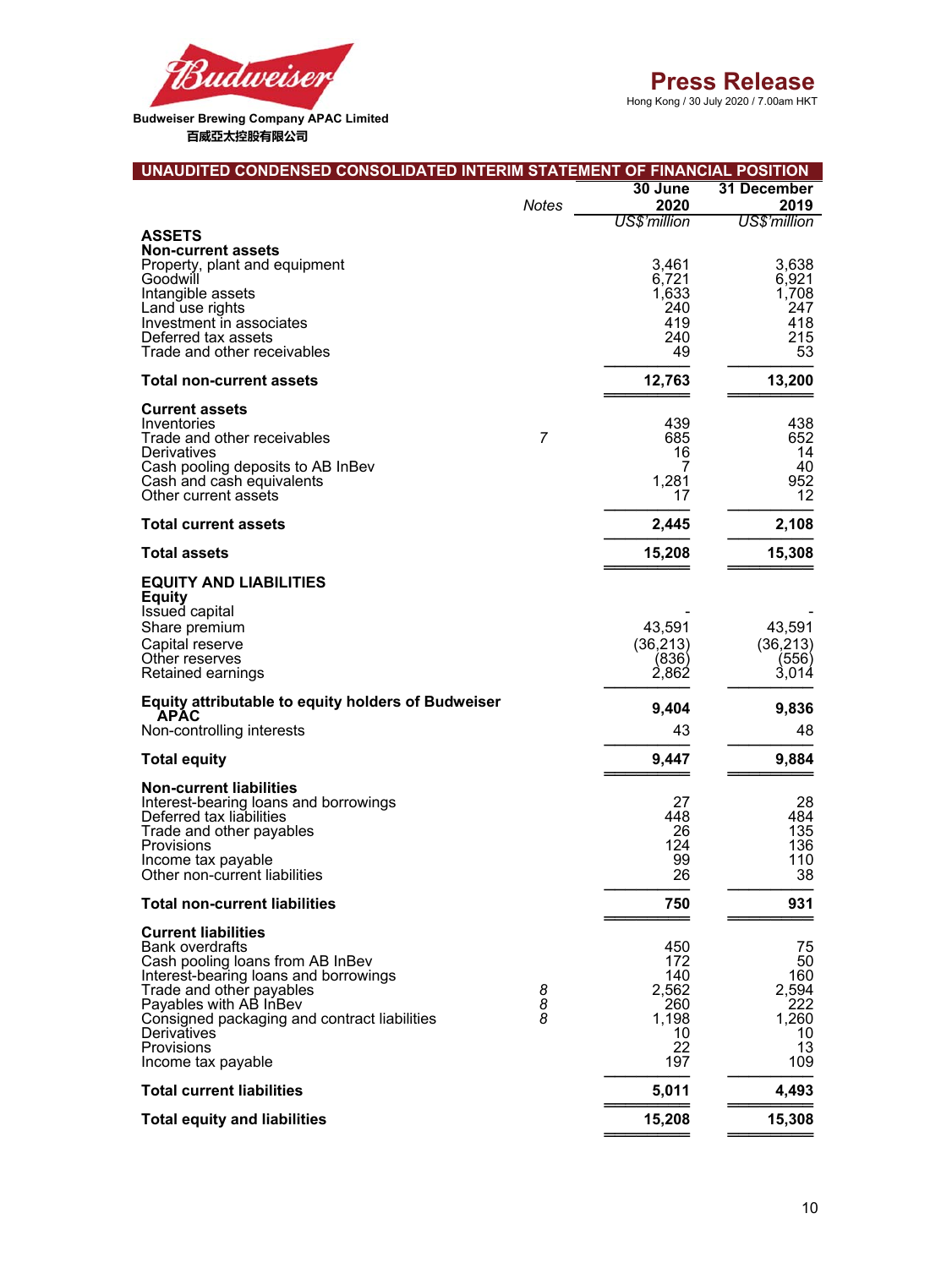

#### **NOTES TO UNAUDITED CONDENSED CONSOLIDATED INTERIM FINANCIAL INFORMATION**

#### **1. General Information and Basis of Presentation**

#### **1.1 General information**

The Company was incorporated in the Cayman Islands on 10 April 2019 as an exempted company with limited liability under the laws of the Cayman Islands. The address of the Company's registered office is Cricket Square, Hutchins Drive, PO Box 2681 Grand Cayman, KY1-1111, Cayman Islands. The Company's shares were listed on The Stock Exchange of Hong Kong Limited on 30 September 2019.

The Company is an investment holding company. The Group is principally engaged in the brewing and distribution of beer in the Asia Pacific region.

The immediate parent company of the Group is AB InBev Brewing Company (APAC) Limited which is a private company incorporated in the United Kingdom.

The ultimate parent company of the Group is Anheuser-Busch InBev SA/NV (referred to as "AB InBev"), which is a publicly traded company (Euronext: ABI) based in Leuven, Belgium, with secondary listings on the Mexico (MEXBOL: ANB) and South Africa (JSE: ANH) stock exchanges and with American Depositary Receipts on the New York Stock Exchange (NYSE: BUD).

#### **1.2 Basis of presentation**

These unaudited condensed consolidated interim financial statements for the six months ended 30 June 2020 have been prepared in accordance with International Accounting Standard 34 Interim Financial Reporting issued by the International Accounting Standard Board (the "IASB"). They do not include all of the information required for full annual financial statements and should be read in conjunction with the consolidated financial statements of the company as at and for the year ended 31 December 2019 and any public announcements made by the Group during the interim reporting period.

The accounting policies adopted are consistent with those of the previous financial year and corresponding interim reporting period.

A number of new or amended standards became applicable for the current reporting period. These standards did not have any impact on the Group's accounting policies and did not require retrospective adjustments.

In line with many other Fast Moving Consumer Goods companies, the Group intentionally maintains a net current liabilities position as part of its business model despite strong operating cash flows. The Group has sufficient working capital and unutilized borrowing facilities to service operating activities and ongoing investments. Therefore, the Group's net current liabilities position is not indicative of any going concern issues, and the unaudited condensed consolidated interim financial statements have been prepared on a going concern basis.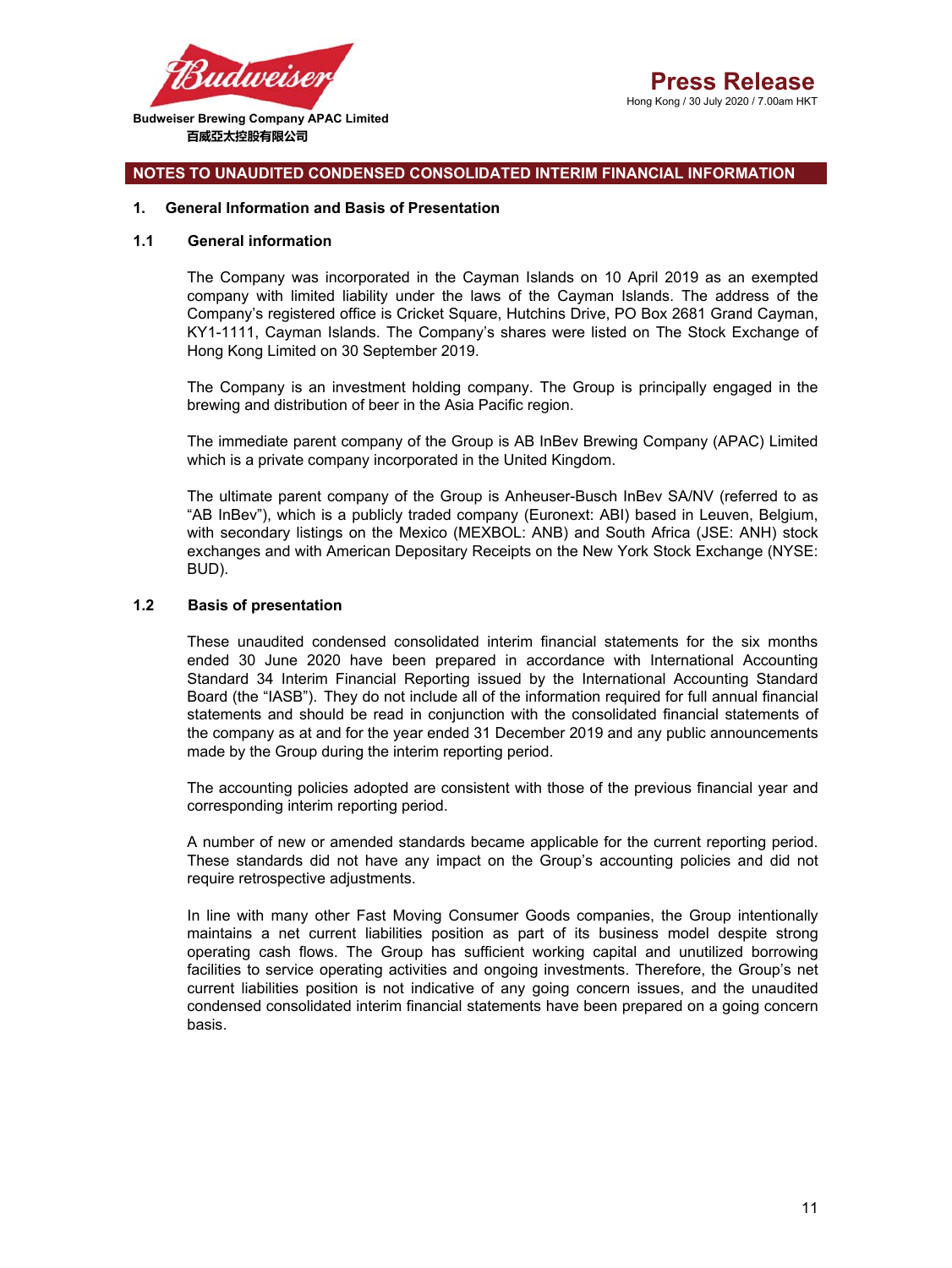

#### **2. Segment information**

Segment information is presented by geographical segments, consistent with the information that is available and evaluated regularly by the chief operating decision maker.

The Group operates its business through two geographic regions: Asia Pacific East (primarily South Korea, Japan and New Zealand) and Asia Pacific West (China, India, Vietnam and exports elsewhere in Asia Pacific), which are the Group's two reportable segments for financial reporting purposes. Regional and operating Group management is responsible for managing performance, underlying risks and effectiveness of operations. Management uses performance indicators such as Normalized EBITDA as measures of segment performance and to make decisions regarding allocation of resources.

All figures in the tables below are stated in million US dollar, except volume (thousand hectoliter) and Normalized EBITDA margin (in %).

#### **For the six months ended 30 June 2020 and 2019**

|                                                                                                                                         |                              |                              |                                 | Asia Pacific                    |                                          |                                            |
|-----------------------------------------------------------------------------------------------------------------------------------------|------------------------------|------------------------------|---------------------------------|---------------------------------|------------------------------------------|--------------------------------------------|
|                                                                                                                                         |                              | East                         |                                 | West                            | Total                                    |                                            |
|                                                                                                                                         |                              | 30 June                      |                                 | 30 June                         | 30 June                                  |                                            |
|                                                                                                                                         | 2020                         | 2019                         | 2020                            | 2019                            | 2020                                     | 2019                                       |
| Volume (unaudited)<br>Revenue<br><b>Normalized EBITDA</b><br>Normalized EBITDA margin %<br>Depreciation, amortization and<br>impairment | 5,256<br>558<br>163<br>29.2% | 6,750<br>744<br>263<br>35.4% | 33,477<br>2,017<br>531<br>26.3% | 43,479<br>2,778<br>955<br>34.4% | 38,733<br>2,575<br>694<br>27.0%<br>(311) | 50,229<br>3,522<br>1,218<br>34.6%<br>(343) |
| Normalized profit from<br>operations (Normalized EBIT)<br>Non-recurring items (Note 4)                                                  |                              |                              |                                 |                                 | 383<br>(10)                              | 875<br>(39)                                |
| <b>Profit from operations (EBIT)</b><br>Net finance (cost)/income<br>Share of results of associates<br>Income tax expense               |                              |                              |                                 |                                 | 373<br>(16)<br>8<br>(169)                | 836<br>5<br>8<br>(245)                     |
| <b>Profit for the period</b>                                                                                                            |                              |                              |                                 |                                 | 196                                      | 604                                        |
| Segment assets (non-current)<br>Gross capex                                                                                             | 5,278<br>9                   | 5,508<br>14                  | 7,485<br>184                    | 7,842<br>222                    | 12,763<br>193                            | 13,350<br>236                              |

Normalized EBITDA is a key financial measure regularly monitored by management in managing the Group's performance, capital and funding structure. Normalized EBITDA is calculated by excluding the following effects from profit attributable to equity holders of Budweiser APAC: (i) noncontrolling interests; (ii) income tax expense; (iii) share of results of associates; (iv) net finance cost; (v) non-recurring net finance cost; (vi) non-recurring items above EBIT (including nonrecurring costs) and (vii) depreciation, amortization and impairment.

-

 $9^9$  Revenue represents sales of beer products recognized at a point of time.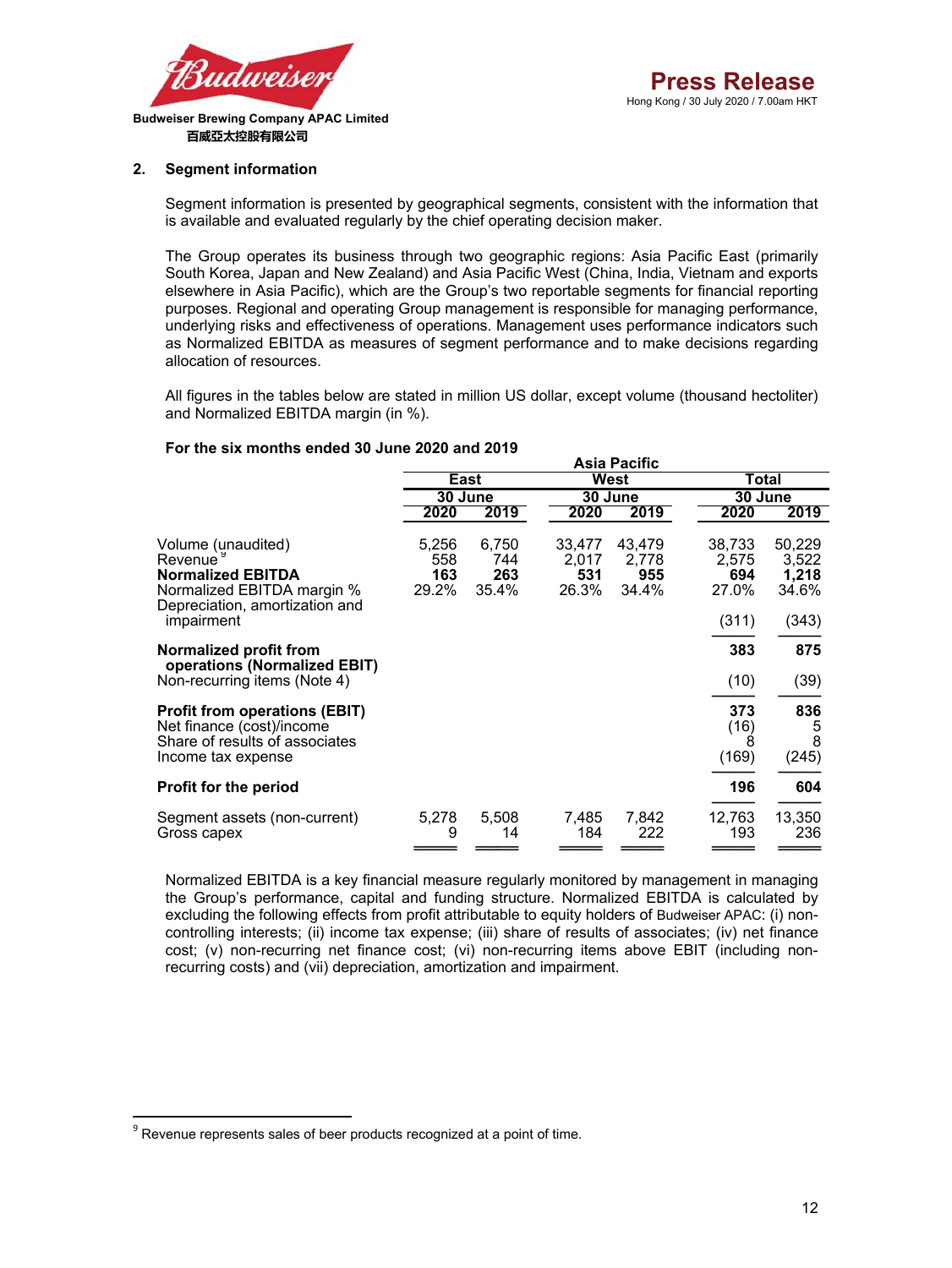

Normalized EBITDA and normalized EBIT are not accounting measures under International Financial Reporting Standards (the "IFRS") by the IASB and should not be considered as an alternative to profit attributable to equity holders of Budweiser APAC as a measure of operational performance, or an alternative to cash flow as a measure of liquidity. Normalized EBITDA and normalized EBIT do not have a standard calculation method and the Group's definition of normalized EBITDA and normalized EBIT may not be comparable to that of other companies.

The reconciliation between profit attributable to equity holders of Budweiser APAC and normalized EBITDA is as follows:

|                                                                                      | 30 June<br>2020 | 30 June<br>2019 |
|--------------------------------------------------------------------------------------|-----------------|-----------------|
|                                                                                      | US\$'million    | US\$'million    |
| Profit attributable to equity holders of Budweiser APAC<br>Non-controlling interests | 185<br>11       | 606<br>(2)      |
| <b>Profit for the period</b>                                                         | 196             | 604             |
| Income tax expense (excluding non-recurring)                                         | 142             | 246             |
| Share of results of associates                                                       | (8)             | (8)             |
| Net finance cost/(income) (including non-recurring finance                           |                 |                 |
| cost)                                                                                | 16              | (5)             |
| Non-recurring income tax expense/(benefit)                                           | 27              | (1)             |
| Non-recurring items above EBIT                                                       | 10              | 39              |
| <b>Normalized EBIT</b>                                                               | 383             | 875             |
| Depreciation and amortization                                                        | 311             | 343             |
| <b>Normalized EBITDA</b>                                                             | 694             | 1,218           |

#### **3. Other operating income**

|                                                                                        | 30 June<br>2020 | 30 June<br>2019 |
|----------------------------------------------------------------------------------------|-----------------|-----------------|
|                                                                                        | US\$'million    | US\$'million    |
| Grants and incentives<br>Net (loss)/gain on disposal of property, plant and equipment, | 39              | 72              |
| and intangible assets<br>Other operating income                                        | 13              |                 |
| Other operating income                                                                 | 51              | 92              |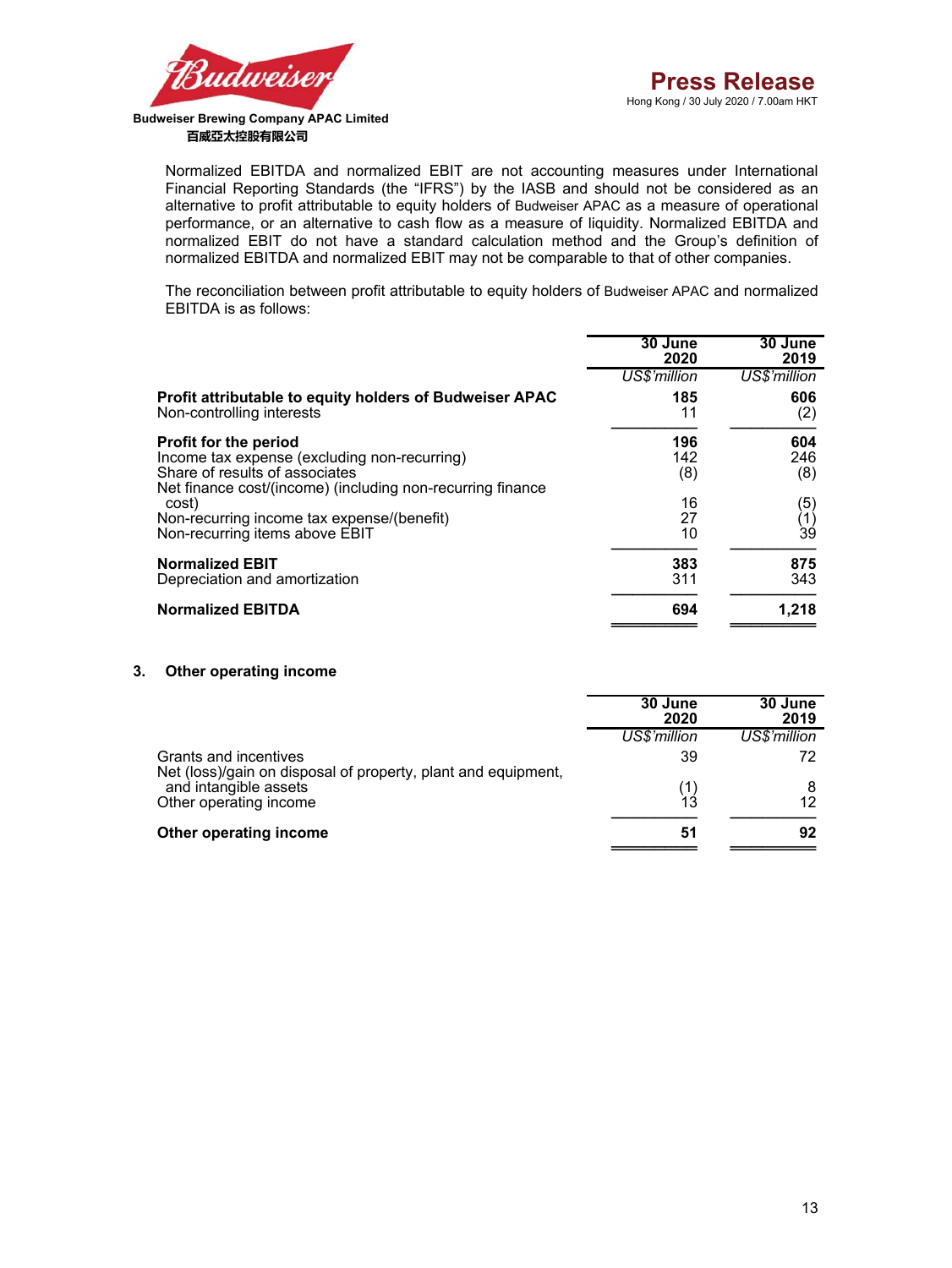

#### **4. Non-recurring items**

The non-recurring items included in the unaudited condensed consolidated interim income statement are as follows:

|                                                                                                                                   | 30 June<br>2020       | 30 June<br>2019 |
|-----------------------------------------------------------------------------------------------------------------------------------|-----------------------|-----------------|
|                                                                                                                                   | US\$'million          | US\$'million    |
| Costs arising from COVID-19 response activities<br>Costs associated with initial public offering (the "Listing")<br>Restructuring | $\binom{6}{5}$<br>(9) | (35)<br>(4)     |
| Impact on profit from operations<br>Non-recurring finance cost<br>Non-recurring income tax (expense)/benefit                      | (10)<br>(27)          | (39)            |
| Net impact on profit                                                                                                              | (37)                  | (45)            |

The Group incurred additional costs due to the COVID-19 pandemic, for example masks, hand sanitizers and monetary donations, of 6 million US dollar for the six months ended 30 June 2020.

The Group incurred costs associated with the Listing of 35 million US dollar reported as nonrecurring items and costs capitalized associated with the Listing of 4 million US dollar for the six months ended 30 June 2019.

The non-recurring restructuring charges primarily relate to organizational alignments. These changes aim to eliminate overlapping organizations or duplicated processes, taking into account the right match of employee profiles with the new organizational requirements. These one-time expenses, as a result of the series of decisions, provide the Group with a lower cost base in addition to a stronger focus on the Group's core activities, quicker decision-making and improvements to efficiency, service and quality.

The finance cost of Loans with AB InBev of 11 million US dollar for the six months ended 30 June 2019 is included in non-recurring finance cost given these loans were settled prior to or upon Listing.

Refer to Note 5 for further information on non-recurring income tax.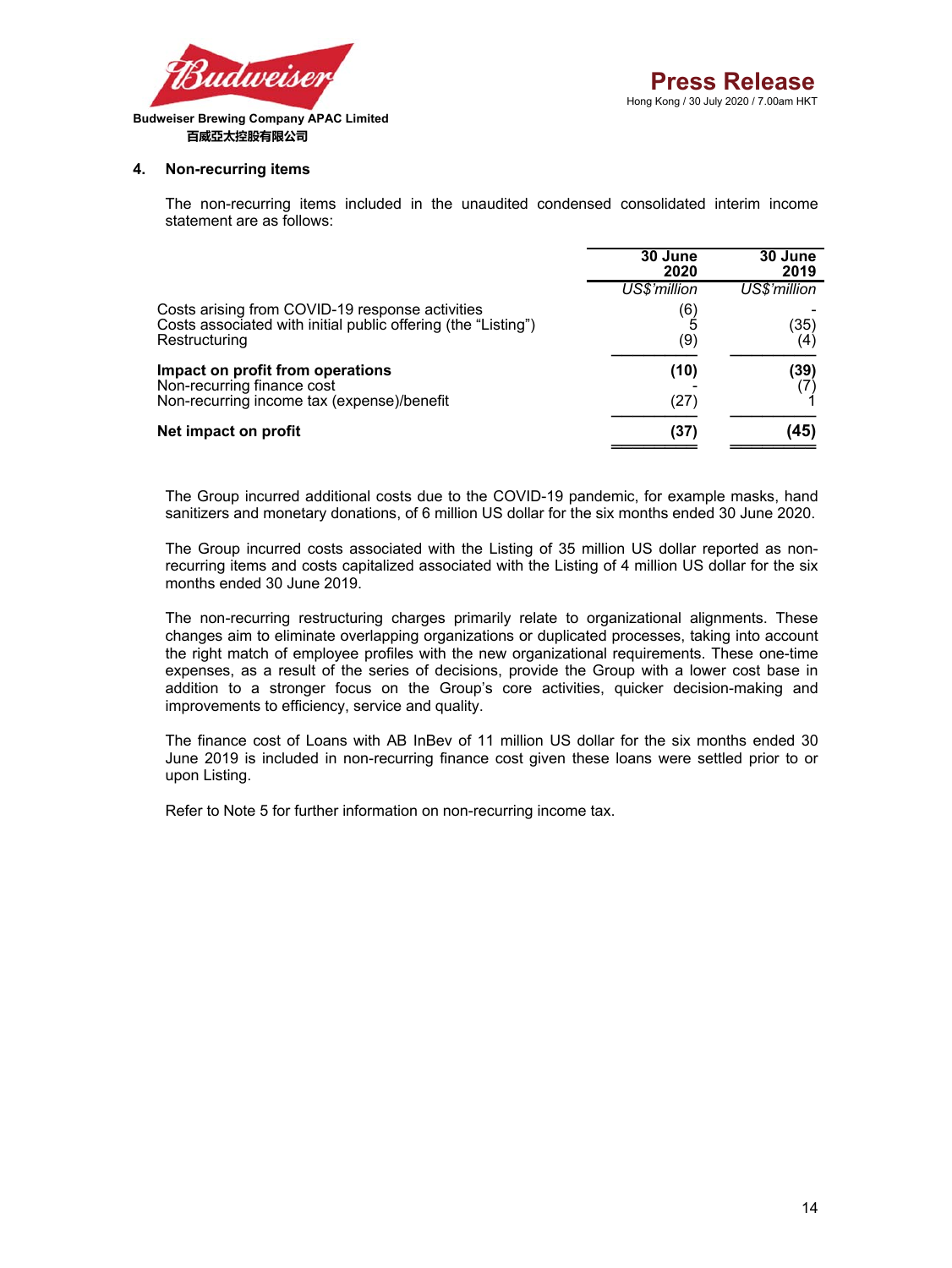

# **百威亞太控股有限公司**

#### **5. Income tax expense**

Income taxes recognized in the unaudited condensed consolidated interim income statement are as follows:

|                                                     | 30 June<br>2020 | 30 June<br>2019 |
|-----------------------------------------------------|-----------------|-----------------|
|                                                     | US\$'million    | US\$'million    |
| Current year<br>(Under)/overprovided in prior years | (179)<br>(41)   | (258)           |
| Current tax expense<br>Deferred tax expense         | (220<br>51      | (251)           |
| Total income tax expense                            | (169)           | (245)           |
| <b>Effective tax rate</b>                           | 47.3%           | 29.1%           |
| Normalized effective tax rate <sup>10</sup>         | 38.7%           | 27.7%           |

During the period, one of the Group subsidiaries in South Korea, Oriental Brewery Co., Ltd., was involved in a tax audit covering all taxable items of the subsidiary from 2014 through 2018. Investigation by the local tax authority was completed by the end of the reporting period and the resulting assessment was included in the income tax expense for the six months ended 30 June 2020.

Normalized effective tax rate is not an accounting measure under IFRS and should not be considered as an alternative to the effective tax rate. Normalized effective tax rate method does not have a standard calculation method and the Group's definition of normalized effective tax rate may not be comparable to other companies.

-

 $^{\rm 10}$  Normalized effective tax rate refers to effective tax rate adjusted for non-recurring items.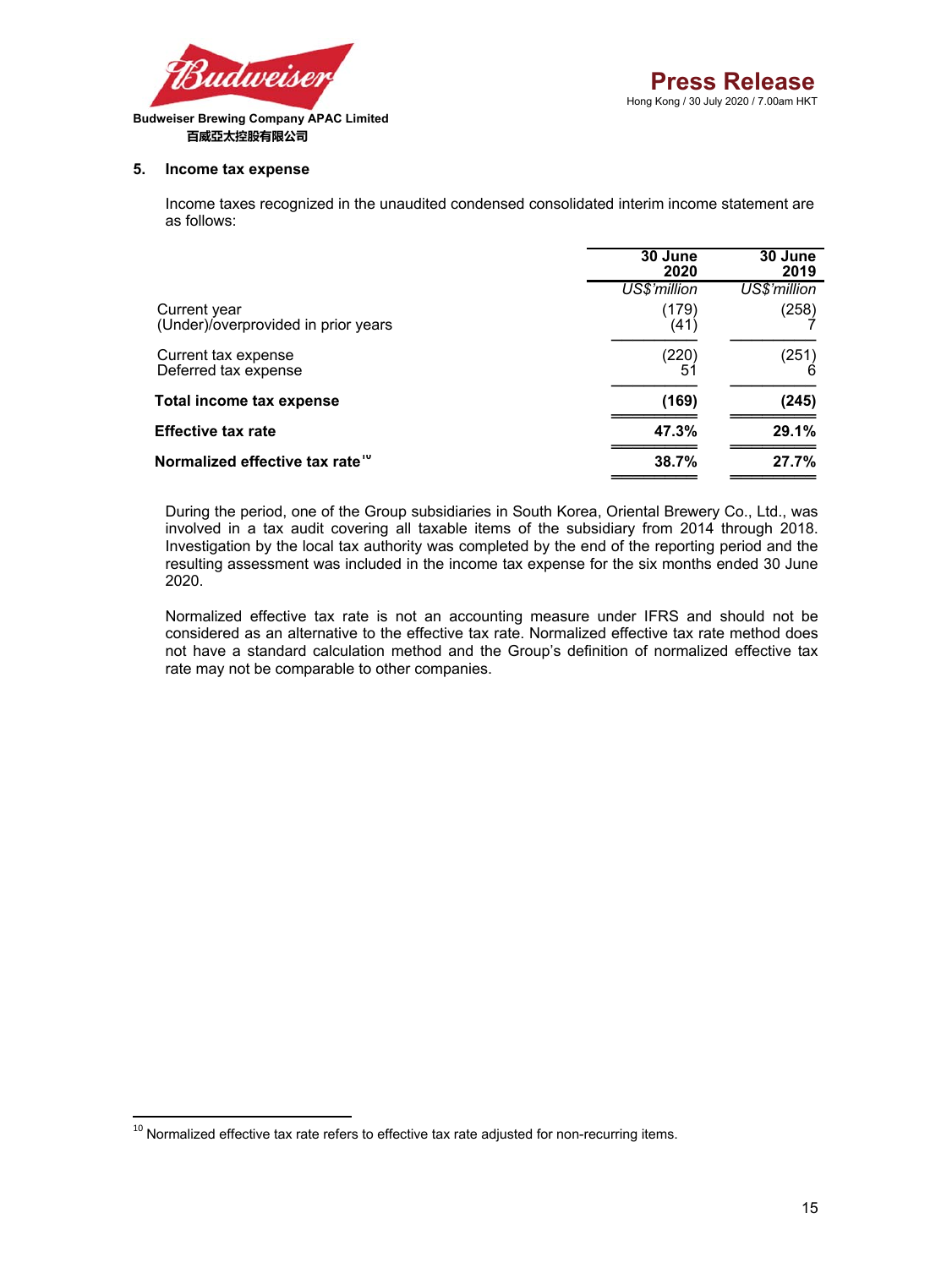

## **6. Earnings per share**

The calculation of basic and diluted earnings per share are computed in the tables below.

|                                                                                                           | 30 June<br>2020           | 30 June<br>2019 |
|-----------------------------------------------------------------------------------------------------------|---------------------------|-----------------|
| Profit attributable to equity holders of Budweiser APAC<br>(Million US Dollar)                            | 185                       | 606             |
| Weighted average number of ordinary shares in issue                                                       | 13,220,469,347            | 11,550,938,000  |
| Basic earnings per share (cent USD)                                                                       | 1.40                      | 5.25            |
|                                                                                                           |                           |                 |
|                                                                                                           | 30 June<br>2020           | 30 June<br>2019 |
| Profit attributable to equity holders of Budweiser APAC<br>(Million US Dollar)                            | 185                       | 606             |
| Weighted average number of ordinary shares in issue<br>Effect of share options and restricted stock units | 13,220,469,347<br>667,646 | 11,550,938,000  |
| Weighted average number of ordinary shares (diluted)                                                      | 13.221.136.993            | 11.550.938.000  |
| Diluted earnings per share (cent USD)                                                                     | 1.40                      | 5.25            |

For the calculation of the weighted average number of ordinary shares in issue for the six months ended 30 June in 2019, the shares issued as part of the reorganization for the Listing were adjusted retrospectively on the basis that the new structure had been in issue throughout the six months ended 30 June 2019.

The calculation of adjusted basic and diluted earnings per share are computed in the tables below.

|                                                                                           | 30 June<br>2020 | 30 June<br>2019 |
|-------------------------------------------------------------------------------------------|-----------------|-----------------|
| Normalized profit attributable to equity holders of<br>Budweiser APAC (Million US Dollar) | 222             | 651             |
| Adjusted weighted average number of ordinary shares in<br><b>issue</b>                    | 13,220,469,347  | 13,220,397,000  |
| Adjusted basic earnings per share (cent USD)                                              | 1.68            | 4.92            |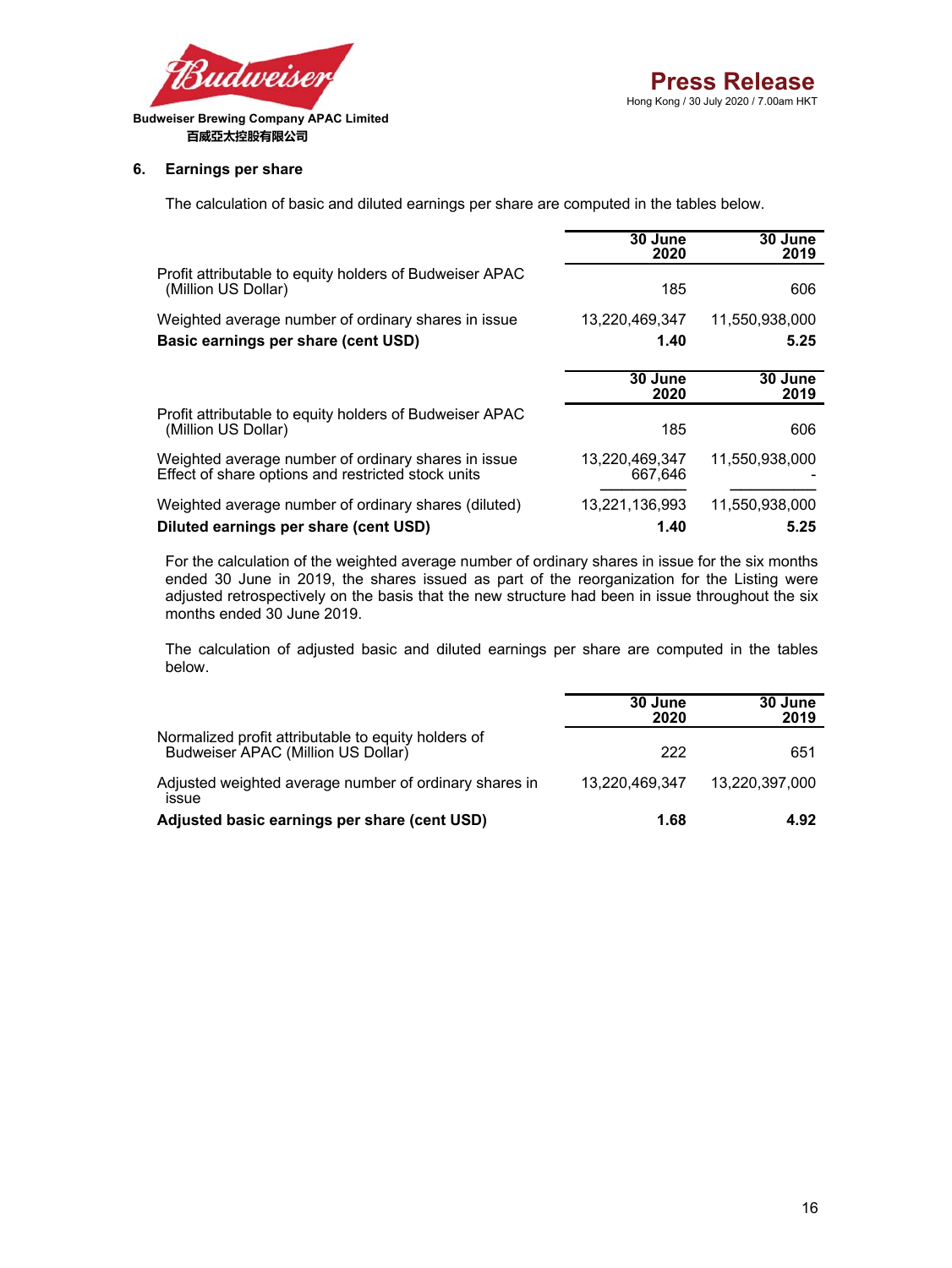**════════ ════════**



|                                                                                           | 30 June<br>2020 | 30 June<br>2019 |
|-------------------------------------------------------------------------------------------|-----------------|-----------------|
| Normalized profit attributable to equity holders of<br>Budweiser APAC (Million US Dollar) | 222             | 651             |
| Adjusted weighted average number of ordinary shares in<br><b>ISSUE</b>                    | 13,220,469,347  | 13,220,397,000  |
| Effect of share options and restricted stock units                                        | 667,646         |                 |
| Adjusted weighted average number of ordinary shares<br>(diluted)                          | 13,221,136,993  | 13,220,397,000  |
| Adjusted diluted earnings per share (cent USD)                                            | 1.68            | 4.92            |

Adjusted weighted average number of shares in issue for the six months ended 30 June 2019 and adjusted basic and diluted earnings per share for the six months ended 30 June 2019 are calculated on the assumption that the shares issued by the Company for the Listing existed throughout the six months ended 30 June 2019.

The reconciliation of basic and diluted earnings per share to adjusted basic and diluted earnings per share are shown in the tables below.

|                                                     | 30 June<br>2020 | 30 June<br>2019 |
|-----------------------------------------------------|-----------------|-----------------|
| Basic earnings per share                            | 1.40            | 5.25            |
| Non-recurring items, before tax                     | 0.08            | 0.34            |
| Non-recurring finance cost, before tax              | 0.00            | 0.06            |
| Non-recurring taxes                                 | 0.20            | (0.01)          |
| Adjusted weighted average number of shares in issue |                 | (0.72)          |
| Adjusted basic earnings per share                   | 1.68            | 4.92            |

|                                                     | 30 June<br>2020 | 30 June<br>2019 |
|-----------------------------------------------------|-----------------|-----------------|
| Diluted earnings per share                          | 1.40            | 5.25            |
| Non-recurring items, before tax                     | 0.08            | 0.34            |
| Non-recurring finance cost, before tax              | 0.00            | 0.06            |
| Non-recurring taxes                                 | 0.20            | (0.01)          |
| Adjusted weighted average number of shares in issue |                 | (0.72)          |
| Adjusted diluted earnings per share                 | 1.68            | 4.92            |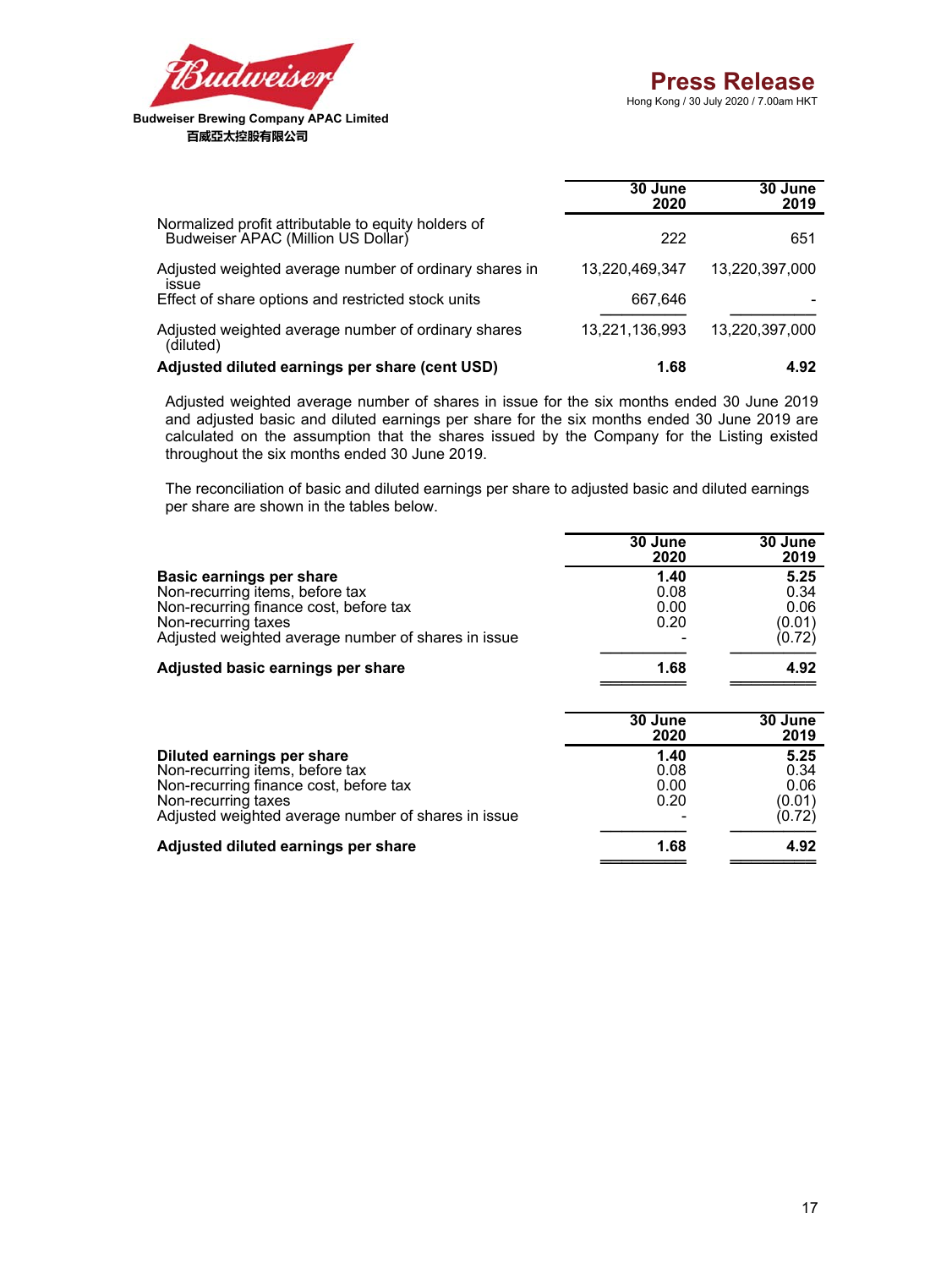

#### **7. Trade and other receivables**

|                                                                                                                                             | 30 June<br>2020             | 31 December<br>2019          |
|---------------------------------------------------------------------------------------------------------------------------------------------|-----------------------------|------------------------------|
|                                                                                                                                             | US\$'million                | US\$'million                 |
| Trade receivables and accrued income<br>Trade receivables with AB InBev<br>Indirect tax receivable<br>Prepaid expenses<br>Other receivables | 469<br>39<br>95<br>58<br>24 | 412<br>37<br>116<br>48<br>39 |
| <b>Current trade and other receivables</b>                                                                                                  | 685                         | 652                          |

Trade receivables and receivables with AB InBev are due on average less than 90 days from the date of invoicing. Impairment losses on trade receivables of 12 million US dollar and 1 million US dollar were recognized for the six months ended 30 June 2020 and 2019 respectively. The impairment loss recognized in the six months ended 30 June 2020 reflects an increase in the Group's estimate of credit losses from customers, due to the COVID-19 pandemic.

As of 30 June 2020 and 31 December 2019, the aging analysis of current trade receivables and trade receivables with AB InBev, based on due date, is as follows:

|                                                                                 | 30 June<br>2020 | 31 December<br>2019 |
|---------------------------------------------------------------------------------|-----------------|---------------------|
|                                                                                 | US\$'million    | US\$'million        |
| Not past due<br>Past due as of reporting date:                                  | 491             | 429                 |
| Less than 30 days<br>Between 30 and 59 days                                     | 8<br>3          | 13                  |
| Between 60 and 89 days                                                          | 6               |                     |
| Net carrying amount of trade receivables and trade<br>receivables with AB InBev | 508             | 449                 |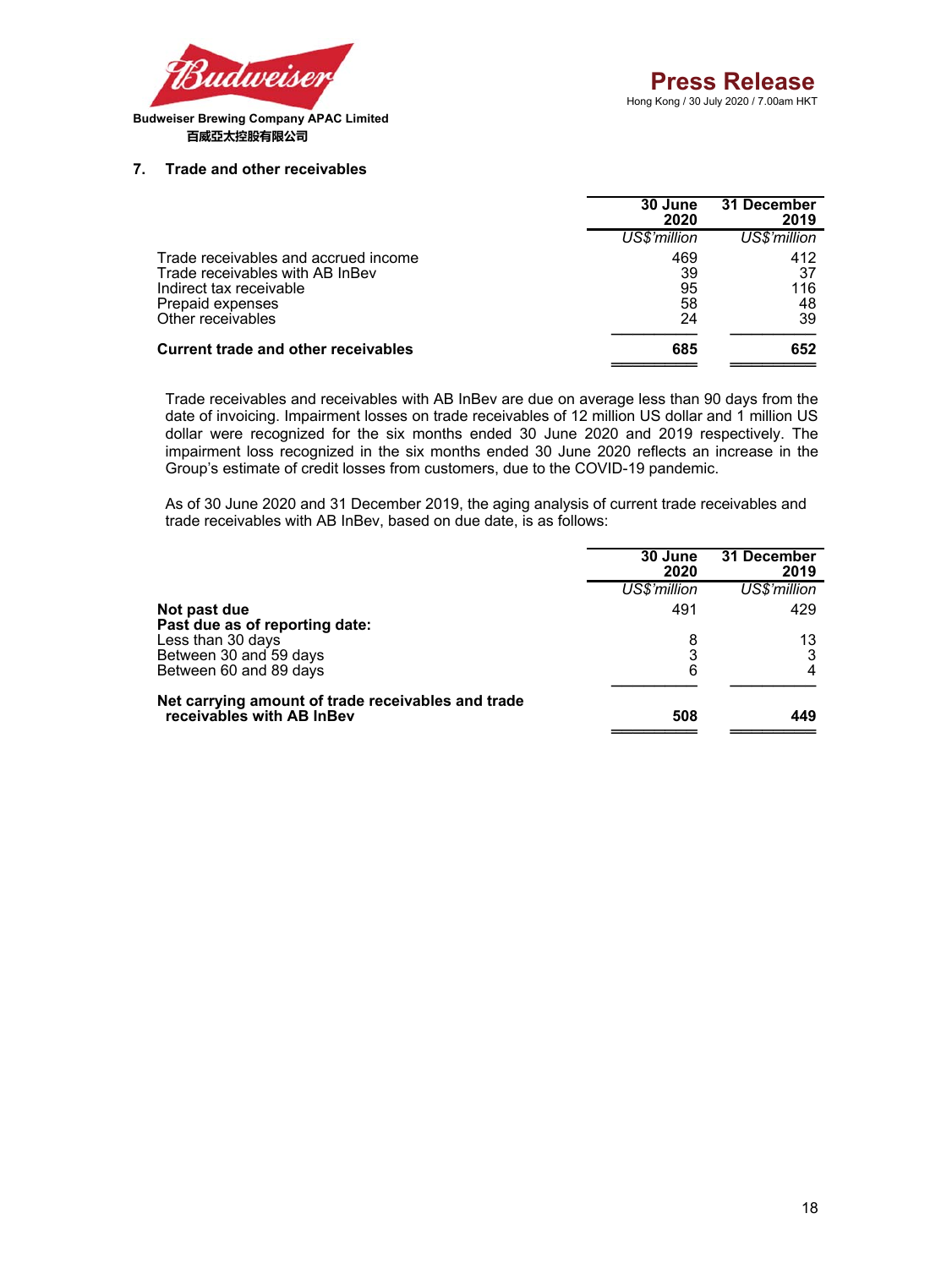════════ ════════



**8. Trade and other payables, payables with AB InBev, consigned packaging and contract liabilities** 

|                                                                                                                                                                                  | 30 June<br>2020<br>US\$'million  | 31 December<br>2019<br>US\$'million |
|----------------------------------------------------------------------------------------------------------------------------------------------------------------------------------|----------------------------------|-------------------------------------|
| Trade payables and accrued expenses<br>Payroll and social security payables<br>Indirect taxes payable<br>Contingent and deferred consideration on acquisitions<br>Other payables | 1.645<br>94<br>544<br>113<br>166 | 1,930<br>89<br>328<br>110<br>137    |
| <b>Current trade and other payables</b>                                                                                                                                          | 2,562                            | 2,594                               |

| 30 June<br>2020 | 31 December<br>2019 |
|-----------------|---------------------|
| US\$'million    | US\$'million        |
| 260             | 222                 |
|                 |                     |

Trade payables and payables to AB InBev are on average due within 120 days from the invoice date. As of 30 June 2020 and 31 December 2019 trade payables and payables to AB InBev were 1,905 million US dollar and 2,152 million US dollar respectively.

As of 30 June 2020 and 31 December 2019, the aging analysis of current trade payables and payables with AB InBev, based on due date, is as follows:

|                                                                            | 30 June<br>2020 | 31 December<br>2019 |
|----------------------------------------------------------------------------|-----------------|---------------------|
|                                                                            | US\$'million    | US\$'million        |
| Not past due<br>Past due as of reporting date:                             | 1,809           | 1.940               |
| Less than 30 days                                                          | 11              | 74                  |
| Between 30 and 89 days                                                     | 15              | 9                   |
| More than 90 days                                                          | 70              | 129                 |
| Net carrying amount of trade payables and payables with<br><b>AB InBev</b> | 1,905           | 2,152               |
|                                                                            |                 |                     |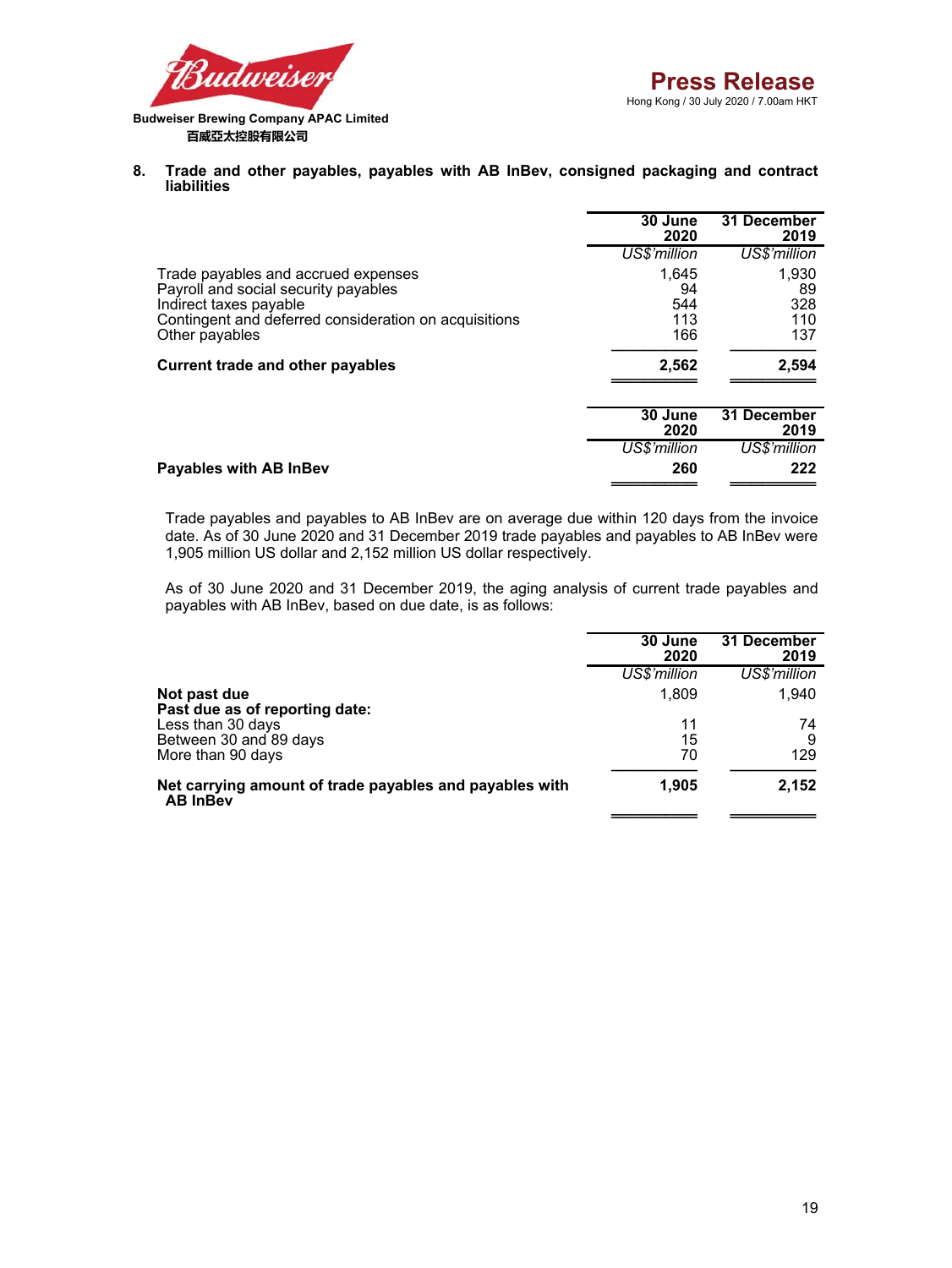

|                                                    | 30 June<br>2020 | 31 December<br>2019 |
|----------------------------------------------------|-----------------|---------------------|
|                                                    | US\$'million    | US\$'million        |
| Consigned packaging<br><b>Contract liabilities</b> | 419<br>779      | 380<br>880          |
| Consigned packaging and contract liabilities       | 1.198           | 1.260               |

Consigned packaging represents deposits paid by the Group's customers for use of the Group's returnable packaging which are assets controlled by the Group.

The majority of the contract liabilities balance at the beginning of the period was recognized as revenue for the year ended 31 December 2019 or has been recognized as revenue during the six months ended 30 June 2020.

#### **9. Dividends**

On 15 May 2020, a final dividend of US dollar 2.63 cents per share (equivalent to HK dollar 20.39 cents per share) was approved by the Board of Directors. This final dividend was paid out on 24 June 2020. The total dividend payment for the 2019 fiscal year of 363 million US dollar was recognized during the six months ended 30 June 2020 in the unaudited condensed consolidated interim financial statements.

No dividend was declared or proposed for the six months ended 30 June 2020.

#### **CORPORATE GOVERNANCE**

The Company is committed to achieving high standards of corporate governance with a view to safeguarding the interests of our shareholders. The Company has complied with the Code Provisions of the Corporate Governance Code contained in Appendix 14 to the Listing Rules during the six months ended on 30 June 2020, save for code provision A.2.1 which provides that the roles of chair and chief executive should be separate and should not be performed by the same individual, as disclosed in further detail in the Corporate Governance Report in the Company's 2019 Annual Report.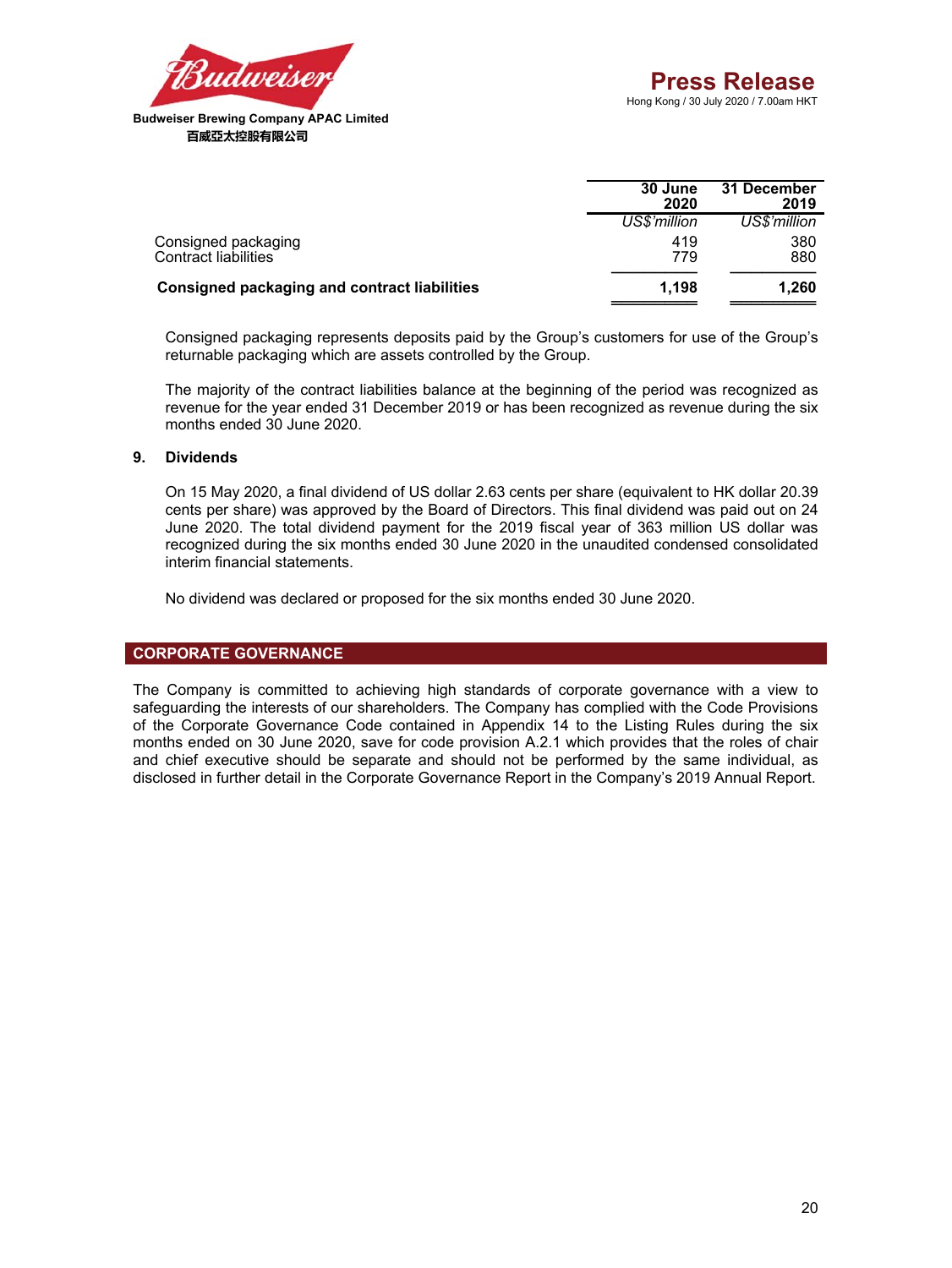

#### **PURCHASE, SALES OR REDEMPTION OF LISTED SECURITIES**

For the six months ended 30 June 2020, neither the Company nor its subsidiaries purchased, sold or redeemed any of the Company's listed securities.

#### **FURTHER INFORMATION**

To facilitate the understanding of Budweiser APAC's underlying performance, the analyses of growth, including all comments in this press release, unless otherwise indicated, are based on organic growth and normalized numbers. In other words, financials are analyzed eliminating the impact of changes in currencies on translation of foreign operations, and scope changes. Scope changes represent the impact of acquisitions and divestitures, the start or termination of activities or the transfer of activities between segments, curtailment gains and losses and year over year changes in accounting estimates and other assumptions that management does not consider as part of the underlying performance of the business.

Whenever presented in this document, all performance measures (EBITDA, EBIT, profit, tax rate, EPS) are presented on a "normalized" basis, which means they are presented before non-recurring items, unless otherwise indicated. Non-recurring items are either income or expenses which do not occur regularly as part of the normal activities of Budweiser APAC. They are presented separately because they are important for the understanding of the underlying sustainable performance of Budweiser APAC due to their size or nature. Normalized measures are additional measures used by management and should not replace the measures determined in accordance with IFRS as an indicator of Budweiser APAC's performance.

In particular, normalized EBITDA, normalized EBIT and normalized effective tax rate are not accounting measures under IFRS accounting. Normalized EBITDA and normalized EBIT should not be considered as an alternative to profit attributable to equity holders as a measure of operational performance, or an alternative to cash flow as a measure of liquidity. Normalized effective tax rate should not be considered as an alternative to the effective tax rate. Normalized EBITDA, normalized EBIT and normalized effective tax rate do not have a standard calculation method and the Group's definition may not be comparable to that of other companies.

Values in the figures and annexes may not add up, due to rounding.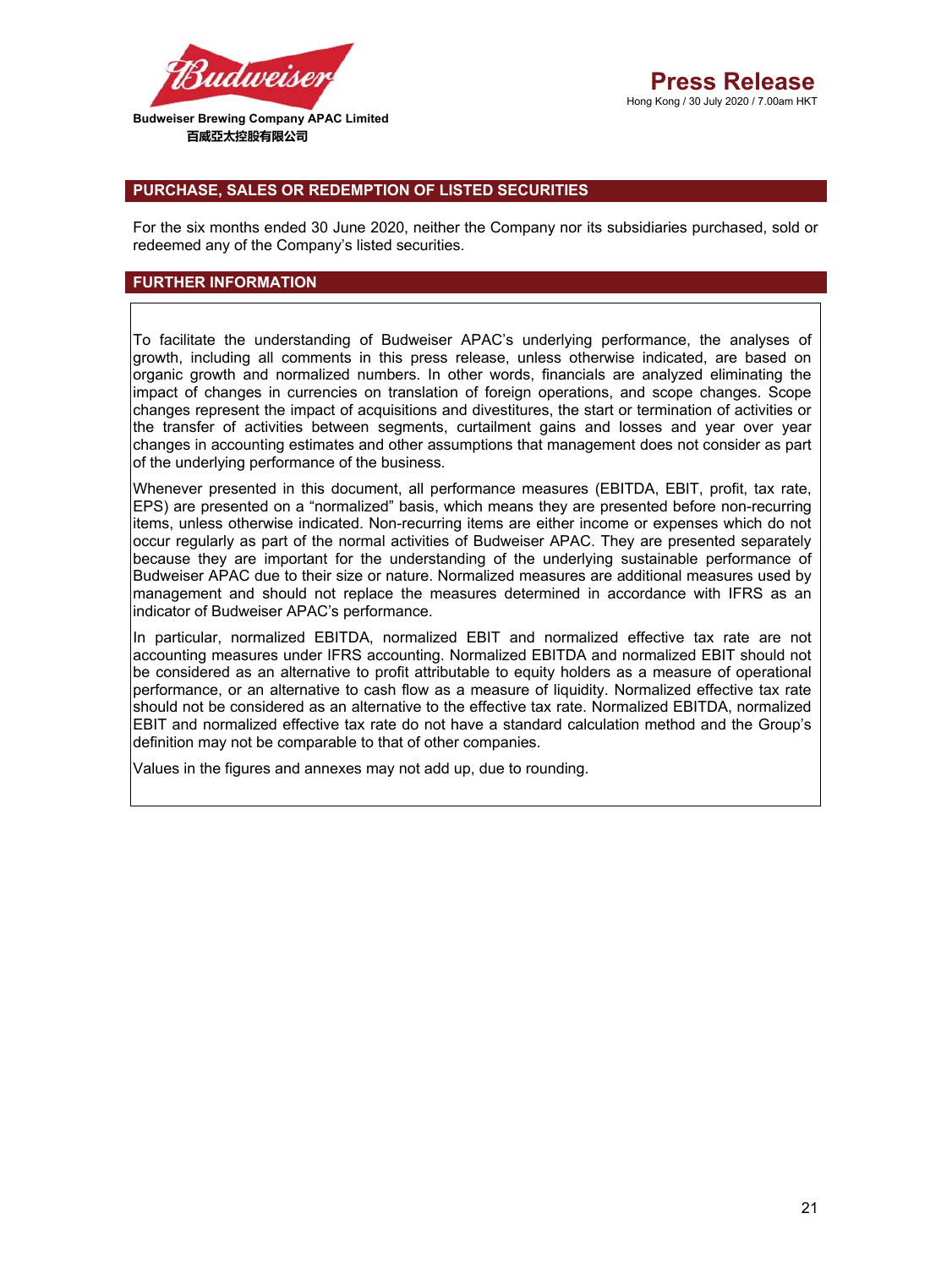

#### *Legal Disclaimer*

This release contains "forward-looking statements". These statements are based on the current expectations and views of future events and developments of the management of Budweiser APAC and are naturally subject to uncertainty and changes in circumstances. Forward-looking statements include statements typically containing words or phrases such as "will likely result", "are expected to", "will continue", "is anticipated", "anticipate", "estimate", "project", "may", "might", "could", "believe", "expect", "plan", "potential", "we aim", "our goal", "our vision", "we intend" or similar expressions that are forward-looking statements. All statements other than statements of historical facts are forwardlooking statements. You should not place undue reliance on these forward-looking statements, which reflect the current views of the management of Budweiser APAC, are subject to numerous risks and uncertainties about Budweiser APAC and are dependent on many factors, some of which are outside of Budweiser APAC's control. There are important factors, risks and uncertainties that could cause actual outcomes and results to be materially different, including the risks and uncertainties relating to Budweiser APAC as described in the prospectus of Budweiser APAC' dated 18 September 2019. Other unknown or unpredictable factors could cause actual results to differ materially from those in the forward-looking statements.

The forward-looking statements should be read in conjunction with the other cautionary statements that are included elsewhere, including Budweiser APAC's prospectus dated 18 September 2019 and any other documents that Budweiser APAC has made public. Any forward-looking statements made in this communication are qualified in their entirety by these cautionary statements and there can be no assurance that the actual results or developments anticipated by Budweiser APAC will be realized or, even if substantially realized, that they will have the expected consequences to, or effects on, Budweiser APAC or its business or operations. Except as required by law, Budweiser APAC undertakes no obligation to publicly update or revise any forward-looking statements, whether as a result of new information, future events or developments or otherwise.

The Second Quarter 2019 (2Q19) and 2020 (2Q20) financial data set out in Annex 1 of this press release and the calculation of organic growth figures set out in Annex 2 of this press release are unaudited and prepared based on the Group's internal records and management accounts and have not been reviewed or audited by independent auditors. Shareholders and potential investors are advised not to place undue reliance on the unaudited results.

The Half-Year (1H20) financial data set out in this press release are unaudited and prepared based on the Group's internal records and management accounts and have been reviewed but not audited by independent auditors. Shareholders and potential investors are advised not to place undue reliance on the unaudited results.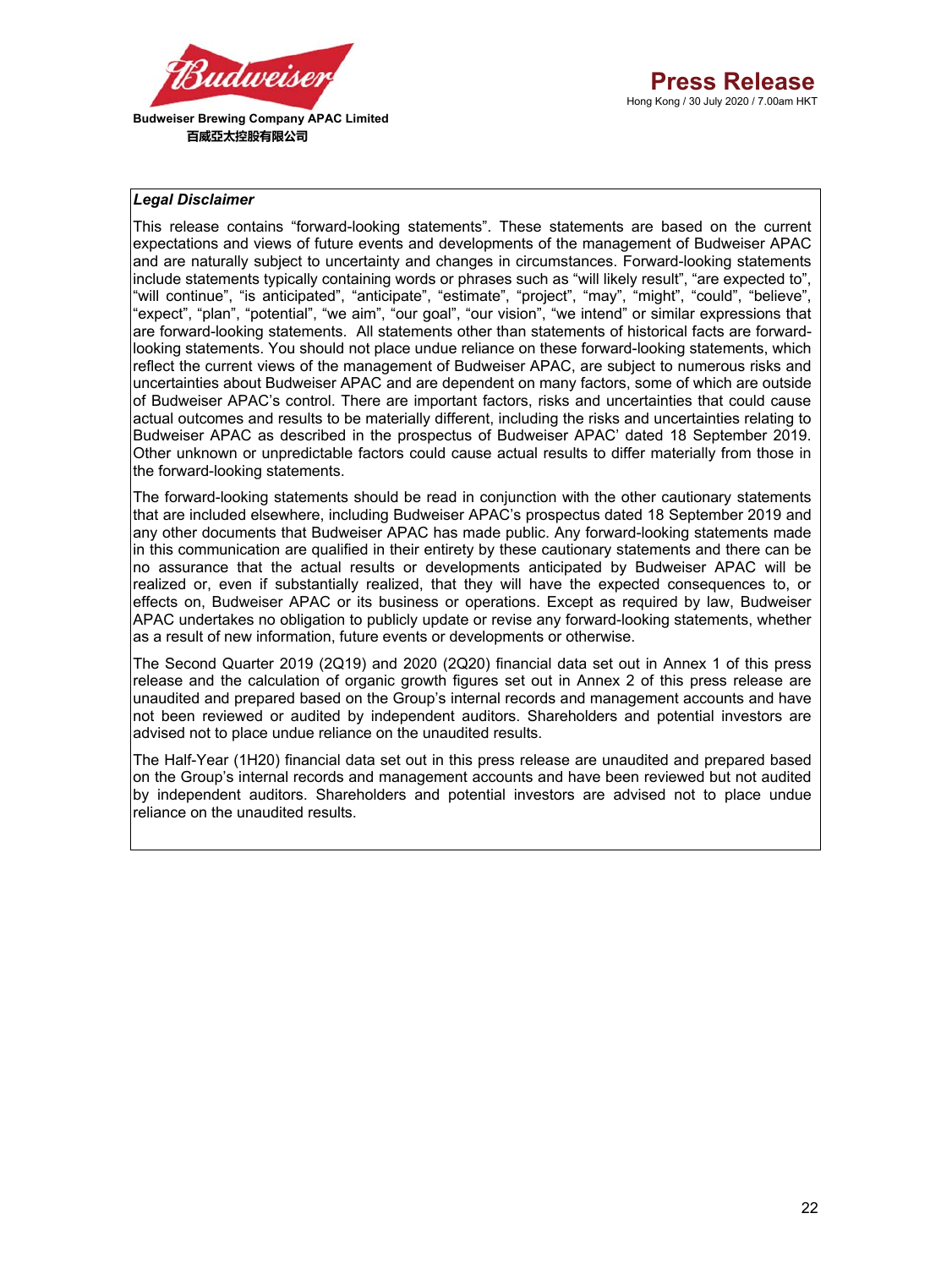

#### **CONFERENCE CALL**

**Thursday, 30 July 2020** 

#### **11:30a.m. Hong Kong Time**

Please refer to dial-in details on our website at http://budweiserapac.com/en/Events.html

#### **About Budweiser Brewing Company APAC Limited**

Budweiser Brewing Company APAC Limited is the largest beer company in Asia Pacific. It is also leading the premium and super premium beer segments in Asia. The company brews, imports, markets, distributes and sells a portfolio of more than 50 beer brands, which it owns or has licensed, including Budweiser®, Stella Artois®, Corona®, Hoegaarden®, Cass® and Harbin®. Its principal markets are China, South Korea, India and Vietnam. Budweiser Brewing Company APAC Limited is listed on the Hong Kong Stock Exchange and is a subsidiary of Anheuser-Busch InBev SA/NV. It is incorporated under the laws of the Cayman Islands with limited liability. Visit our website at: http://www.budweiserapac.com.

#### **ANNEX 1 – UNAUDITED 2Q20 FINANCIAL INFORMATION**

The information below is prepared based on the Group's internal records and management accounts to provide additional information on our second quarter of 2019 (2Q19) and 2020 (2Q20) financial data. These data have not been reviewed or audited by independent auditors. Shareholders and potential investors are advised not to place undue reliance on the unaudited results.

| <b>Consolidated performance (million USD)</b>                                |             |             |                   |
|------------------------------------------------------------------------------|-------------|-------------|-------------------|
|                                                                              | <b>2Q20</b> | <b>2Q19</b> | Organic<br>growth |
| Total volumes (thousand his)                                                 | 25,961      | 28,113      | $-6.1%$           |
| <b>Revenue</b>                                                               | 1.619       | 1.916       | $-10.2%$          |
| <b>Gross profit</b>                                                          | 904         | 1.059       | $-10.2%$          |
| Gross margin                                                                 | 55.8%       | 55.3%       | 0 bps             |
| <b>Normalized EBITDA</b>                                                     | 523         | 660         | $-17.2%$          |
| Normalized EBITDA margin                                                     | 32.3%       | 34.4%       | $-276$ bps        |
| <b>Normalized EBIT</b>                                                       | 369         | 503         | $-23.0%$          |
| Normalized EBIT margin                                                       | 22.8%       | 26.3%       | $-383$ bps        |
| Profit attributable to equity holders of Budweiser APAC                      | 226         | 366         |                   |
| Normalized profit attributable to equity holders of<br><b>Budweiser APAC</b> | 228         | 392         |                   |